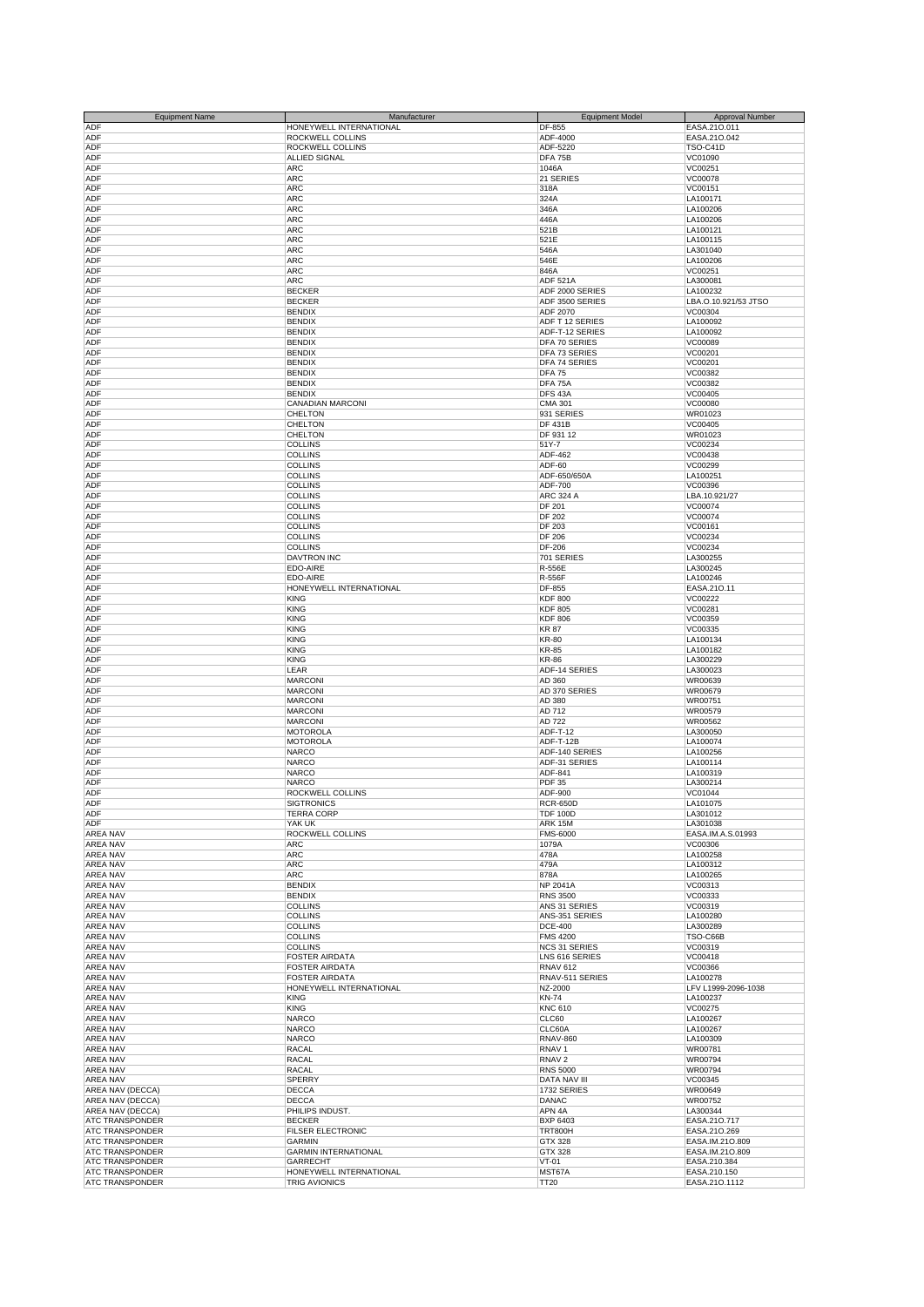| <b>ATC TRANSPONDER</b>                                  | <b>TRIG AVIONICS</b>                               | TT21                  | EASA.210.1056             |
|---------------------------------------------------------|----------------------------------------------------|-----------------------|---------------------------|
| <b>ATC TRANSPONDER</b>                                  | <b>TRIG AVIONICS</b>                               | TT31                  | EASA.210.643              |
| <b>ATC TRANSPONDER</b>                                  | <b>TRIG AVIONICS LTD</b>                           | <b>TT31</b>           | EASA.210.643              |
| <b>ATC TRANSPONDER</b>                                  | ACSS-AVIATION COMMUNICATION & SURVEILLANCE SYSTEMS | $XS-950$              | LBA.N-O.10.930/068 JTSO   |
| <b>ATC TRANSPONDER</b>                                  | AIRCRAFT RADIO AND CONTROL                         | RT 359                | LA100234                  |
| <b>ATC TRANSPONDER</b>                                  | AIRCRAFT RADIO AND CONTROL                         | RT 459                | LA100234                  |
| <b>ATC TRANSPONDER</b>                                  | AIRCRAFT RADIO AND CONTROL                         | RT 859                | LA100234                  |
| <b>ATC TRANSPONDER</b>                                  | ALLIED SIGNAL                                      | <b>KT70</b>           | LA301045                  |
| <b>ATC TRANSPONDER</b>                                  | ALLIED SIGNAL                                      | <b>KT 76C</b>         | LA101050                  |
| <b>ATC TRANSPONDER</b>                                  | <b>ALLIED SIGNAL</b>                               | MST 67A               | LA101007                  |
|                                                         | ALLIED SIGNAL                                      |                       |                           |
| <b>ATC TRANSPONDER</b>                                  |                                                    | MST 67A               | VC01019                   |
| <b>ATC TRANSPONDER</b>                                  | ALLIED SIGNAL                                      | TRA 67A               | VC00454                   |
| <b>ATC TRANSPONDER</b>                                  | <b>APOLLO</b>                                      | <b>SL70</b>           | LBA.N-O.10.930/58 JTSO    |
| <b>ATC TRANSPONDER</b>                                  | <b>ARC</b>                                         | 359                   | LA100234                  |
| <b>ATC TRANSPONDER</b>                                  | <b>ARC</b>                                         | 459                   | LA100234                  |
| <b>ATC TRANSPONDER</b>                                  | <b>ARC</b>                                         | 506A                  | VC00249                   |
| <b>ATC TRANSPONDER</b>                                  | <b>ARC</b>                                         | 859                   | LA100234                  |
| <b>ATC TRANSPONDER</b>                                  | <b>BECKER</b>                                      | ATC 2000 SERIES       | VC00347                   |
| <b>ATC TRANSPONDER</b>                                  | <b>BECKER</b>                                      | ATC 3401              | LBA.O.10.930/49 JTSO      |
| <b>ATC TRANSPONDER</b>                                  | <b>BECKER</b>                                      | <b>ATC 4401</b>       | LBA.O.10.930/062 JTSO     |
| <b>ATC TRANSPONDER</b>                                  | <b>BECKER FLUGFUNKWERKE</b>                        | ATC 2000 (3) R        | VC01169                   |
| <b>ATC TRANSPONDER</b>                                  | BECKER FLUGFUNKWERKE GMBH                          | ATC 2000-(3)-R(XX)    | LBA.O.10.930/54 JTSO      |
| <b>ATC TRANSPONDER</b>                                  | BECKER FLUGFUNKWERKE GMBH                          | <b>BXP6400</b>        | EASA.21O.322              |
|                                                         |                                                    | <b>BXP6401</b>        |                           |
| <b>ATC TRANSPONDER</b>                                  | BECKER FLUGFUNKWERKE GMBH                          |                       | EASA.210.322              |
| <b>ATC TRANSPONDER</b>                                  | <b>BENDIX</b>                                      | <b>TPR 2060</b>       | LA100228                  |
| <b>ATC TRANSPONDER</b>                                  | <b>BENDIX</b>                                      | TPR 610 SERIES        | LA100181                  |
| <b>ATC TRANSPONDER</b>                                  | <b>BENDIX</b>                                      | TPR 640 SERIES        | LA100205                  |
| <b>ATC TRANSPONDER</b>                                  | <b>BENDIX</b>                                      | <b>TPR 660</b>        | LA100228                  |
| <b>ATC TRANSPONDER</b>                                  | <b>BENDIX</b>                                      | <b>TR 2061A</b>       | LA100228                  |
| <b>ATC TRANSPONDER</b>                                  | <b>BENDIX</b>                                      | TR 661A               | LA100228                  |
| <b>ATC TRANSPONDER</b>                                  | <b>BENDIX</b>                                      | <b>TRA 61</b>         | VC00191                   |
| <b>ATC TRANSPONDER</b>                                  | <b>BENDIX</b>                                      | <b>TRA 65</b>         | VC00378                   |
| <b>ATC TRANSPONDER</b>                                  | <b>BENDIX</b>                                      | TRA 67A               | VC00454                   |
| <b>ATC TRANSPONDER</b>                                  | <b>BENDIX</b>                                      | TRS 42A               | VC00406                   |
| <b>ATC TRANSPONDER</b>                                  | <b>BENDIX/KING</b>                                 | KT 71                 | VC01021                   |
|                                                         |                                                    |                       |                           |
| <b>ATC TRANSPONDER</b>                                  | <b>COLLINS</b>                                     | 621A SERIES           | VC00166                   |
| <b>ATC TRANSPONDER</b>                                  | <b>COLLINS</b>                                     | 621A-3                | VC00177                   |
| <b>ATC TRANSPONDER</b>                                  | <b>COLLINS</b>                                     | 621A-6 SERIES         | VC00177                   |
| <b>ATC TRANSPONDER</b>                                  | <b>COLLINS</b>                                     | <b>TDR 90</b>         | VC00282                   |
| <b>ATC TRANSPONDER</b>                                  | <b>COLLINS</b>                                     | <b>TDR 94D</b>        | VC01008                   |
| <b>ATC TRANSPONDER</b>                                  | <b>COLLINS</b>                                     | TDR-950 SERIES        | LA100252                  |
| <b>ATC TRANSPONDER</b>                                  | <b>COLLINS</b>                                     | <b>TPR 710A</b>       | VC00394                   |
| <b>ATC TRANSPONDER</b>                                  | <b>COLLINS</b>                                     | <b>TPR 720</b>        | VC00445                   |
| <b>ATC TRANSPONDER</b>                                  | COSSOR                                             | <b>IFF 2720</b>       | WR00802                   |
| <b>ATC TRANSPONDER</b>                                  | <b>COSSOR</b>                                      | SS 1520               | MIS00167                  |
| <b>ATC TRANSPONDER</b>                                  | COSSOR                                             | SSR 1521              | MIS00167                  |
| <b>ATC TRANSPONDER</b>                                  | COSSOR                                             | SSR 1600 SERIES       | WR00663                   |
|                                                         |                                                    |                       |                           |
| <b>ATC TRANSPONDER</b>                                  | COSSOR                                             | SSR 2100 SERIES       | WR00709                   |
| <b>ATC TRANSPONDER</b>                                  | COSSOR                                             | SSR 2700              | WR00747                   |
| <b>ATC TRANSPONDER</b>                                  | <b>DITTEL</b>                                      | <b>TRP 74</b>         | LBA.10.90/32              |
| <b>ATC TRANSPONDER</b>                                  | EDO-AIRE                                           | RT-667 SERIES         | LA100241                  |
| <b>ATC TRANSPONDER</b>                                  | EDO-AIRE                                           | <b>RT-777</b>         | LA100241                  |
| <b>ATC TRANSPONDER</b>                                  | <b>FILSER ELECTRONIC</b>                           | <b>TRT600</b>         | VC01211                   |
| <b>ATC TRANSPONDER</b>                                  | <b>FILSER ELECTRONIC</b>                           | <b>TRT800</b>         | EASA.21O.045              |
| <b>ATC TRANSPONDER</b>                                  | <b>FILSER ELECTRONIC</b>                           | <b>TRT800A</b>        | EASA.21O.268              |
| <b>ATC TRANSPONDER</b>                                  | <b>GARMIN INTERNATIONAL</b>                        | GTX 32                | EASA.R.S01017 AC S/N 1049 |
|                                                         |                                                    |                       |                           |
|                                                         |                                                    |                       |                           |
| <b>ATC TRANSPONDER</b>                                  | <b>GARMIN INTERNATIONAL</b>                        | GTX 320               | VC01108                   |
| <b>ATC TRANSPONDER</b>                                  | <b>GARMIN INTERNATIONAL</b>                        | <b>GTX 320A</b>       | LBA.N-O.10.930/61 JTSO    |
| <b>ATC TRANSPONDER</b>                                  | <b>GARMIN INTERNATIONAL</b>                        | GTX 327               | LBA.N-O.10.930/57 JTSO    |
| <b>ATC TRANSPONDER</b>                                  | <b>GARMIN INTERNATIONAL</b>                        | GTX 33                | EASA.21O.221              |
| <b>ATC TRANSPONDER</b>                                  | <b>GARMIN INTERNATIONAL</b>                        | GTX 330               | LBA.N-O.10.930/064 JTSO   |
| <b>ATC TRANSPONDER</b>                                  | <b>GARMIN INTERNATIONAL</b>                        | <b>GTX 330D</b>       | LBA.N-O.10.930/065 JTSO   |
| <b>ATC TRANSPONDER</b>                                  | <b>GEN AVIATION</b>                                | <b>BETA 5000E</b>     | LA100231                  |
| <b>ATC TRANSPONDER</b>                                  | HONEYWELL INTERNATIONAL                            | 4061400               | VC01009                   |
| <b>ATC TRANSPONDER</b>                                  | HONEYWELL INTERNATIONAL                            | KT73                  | EASA.21O.063              |
|                                                         |                                                    |                       |                           |
| ATC TRANSPONDER                                         | HONEYWELL INTERNATIONAL                            | KTA 870/KMH 880       | VC01205                   |
| <b>ATC TRANSPONDER</b>                                  | HONEYWELL INTERNATIONAL                            | <b>RCZ 852</b>        | VC01004                   |
| <b>ATC TRANSPONDER</b>                                  | HONEYWELL INTERNATIONAL                            | <b>TRA 67A</b>        | VC01204                   |
| <b>ATC TRANSPONDER</b>                                  | HONEYWELL INTERNATIONAL                            | XS 950                | VC01081                   |
| <b>ATC TRANSPONDER</b>                                  | HONEYWELL INTERNATIONAL                            | <b>XS-852F</b>        | EASA.21O.012              |
| <b>ATC TRANSPONDER</b>                                  | HONEYWELL INTERNATIONAL                            | <b>XS-857A</b>        | EASA.21O.006              |
| <b>ATC TRANSPONDER</b>                                  | <b>KING</b>                                        | KT 79                 | VC00373                   |
| <b>ATC TRANSPONDER</b>                                  | <b>KING</b>                                        | KT73                  | LBA.N-O.10.930/089 JTSO   |
| <b>ATC TRANSPONDER</b>                                  | <b>KING</b>                                        | KT-75 SERIES          | LA100167                  |
| <b>ATC TRANSPONDER</b>                                  | <b>KING</b>                                        | KT-76                 | LA100208                  |
| <b>ATC TRANSPONDER</b>                                  | <b>KING</b>                                        | KT-76 OR KT-76A       | LA100208                  |
| <b>ATC TRANSPONDER</b>                                  | <b>KING</b>                                        | <b>KT-760A</b>        | DA/MU/76308 S/N 57 ONLY   |
| <b>ATC TRANSPONDER</b>                                  | <b>KING</b>                                        | <b>KT-76A</b>         | LA100208                  |
| <b>ATC TRANSPONDER</b>                                  | <b>KING</b>                                        | KT-78 SERIES          | LA100208                  |
| <b>ATC TRANSPONDER</b>                                  | <b>KING</b>                                        | KXP 750 SERIES        | VC00246                   |
| <b>ATC TRANSPONDER</b>                                  |                                                    | <b>KXP 7500</b>       | VC00318                   |
| <b>ATC TRANSPONDER</b>                                  | <b>KING</b><br><b>KING</b>                         | KXP 7510              | VC00443                   |
|                                                         |                                                    |                       |                           |
| <b>ATC TRANSPONDER</b>                                  | <b>KING</b>                                        | <b>KXP 755</b>        | VC00273                   |
| <b>ATC TRANSPONDER</b>                                  | <b>KING</b>                                        | <b>KXP 756</b>        | VC00362                   |
| <b>ATC TRANSPONDER</b>                                  | MICROAIR AVIONICS PTY LTD                          | <b>T2000SFL</b>       | VC01206                   |
| <b>ATC TRANSPONDER</b>                                  | <b>NARCO</b>                                       | <b>AT 150 TSO</b>     | VC00245                   |
| <b>ATC TRANSPONDER</b>                                  | <b>NARCO</b>                                       | AT 50                 | LA100198                  |
| <b>ATC TRANSPONDER</b>                                  | <b>NARCO</b>                                       | <b>AT 50A</b>         | VC00245                   |
| <b>ATC TRANSPONDER</b>                                  | <b>NARCO</b>                                       | AT-200                | LA100307                  |
| <b>ATC TRANSPONDER</b>                                  | <b>NARCO</b>                                       | AT5-A                 | LA300174                  |
| <b>ATC TRANSPONDER</b>                                  | <b>NARCO</b>                                       | AT6-A                 | LA100174                  |
| <b>ATC TRANSPONDER</b>                                  | <b>RCA</b>                                         | AVQ 65                | VC00215                   |
| <b>ATC TRANSPONDER</b>                                  | <b>RCA</b>                                         | <b>AVQ 95</b>         | VC00256                   |
| <b>ATC TRANSPONDER</b>                                  | ROCKWELL COLLINS                                   | <b>TDR 94</b>         | LA101002                  |
| <b>ATC TRANSPONDER</b>                                  | ROCKWELL COLLINS                                   | TDR 94D               | <b>VC01008</b>            |
|                                                         |                                                    |                       |                           |
| <b>ATC TRANSPONDER</b>                                  | ROCKWELL COLLINS                                   | <b>TPR 900</b>        | VC01055                   |
| <b>ATC TRANSPONDER</b>                                  | ROCKWELL COLLINS                                   | <b>TPR 901</b>        | VC01175                   |
| <b>ATC TRANSPONDER</b>                                  | ROCKWELL COLLINS                                   | <b>TPR-901</b>        | LBA.N-O.10.930/59 JTSO    |
| <b>ATC TRANSPONDER</b>                                  | <b>SPERRY</b>                                      | RT 1060A (SXP 1060)   | VC00427                   |
| <b>ATC TRANSPONDER</b>                                  | <b>TERRA CORP</b>                                  | <b>TRT-250</b>        | LA100346                  |
| <b>ATC TRANSPONDER</b>                                  | <b>WILCOX</b>                                      | 914A                  | VC283                     |
| ATC TRANSPONDER (MODE S)                                | HONEYWELL INTERNATIONAL                            | KXP 2290              | EASA.IM.210.817           |
| ATC TRANSPONDER (SPECIAL)                               | RAYTHEON SYSTEMS LTD                               | <b>IFF 4800</b>       | E15985                    |
| <b>COCKPIT VOICE RECORDER</b><br>COCKPIT VOICE RECORDER | <b>FAIRCHILD</b><br><b>FAIRCHILD</b>               | A.100 SERIES<br>A100S | VC00257<br>AR01130        |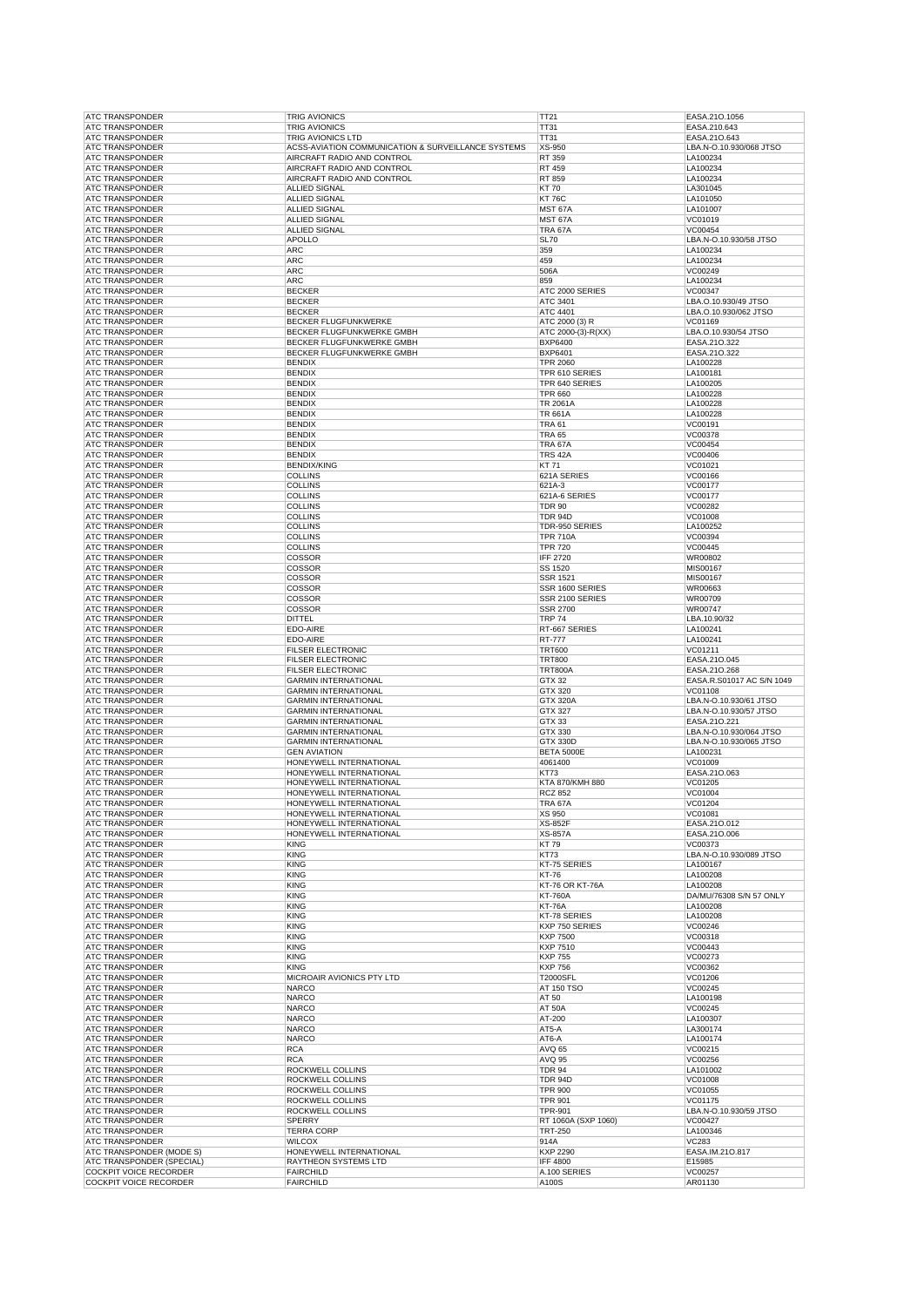| <b>COM/NAV SYSTEMS</b>            | <b>BENDIX/KING</b>                              | KI525                          | LA100242                           |
|-----------------------------------|-------------------------------------------------|--------------------------------|------------------------------------|
|                                   | <b>NARCO</b>                                    | <b>MARK 12E/NCS-812</b>        | LA300345                           |
| <b>COM/NAV SYSTEMS</b>            | ROCKWELL COLLINS                                | RTU-4200                       | VC01095                            |
| DATALINK MANAGEMENT SYSTEM        | UNIVERSAL AVIONICS                              | UL 601                         | LBA.N-O.10.911/101                 |
| DIGITAL AIRBORNE TELEPHONE SYSTEM | HONEYWELL INTERNATIONAL                         | MAGNASTAR C2000                | VC01196                            |
| DIGITAL AIRBORNE TELEPHONE SYSTEM | INTERNATIONAL COMMUNICATIONS GROUP              | <b>ICS-200</b>                 | EASA.IM.A.S.01624                  |
| <b>DME</b>                        | <b>CHELTON</b>                                  | CDM-451                        | EASA.IM.21O.693                    |
| DME                               | HONEYWELL INTERNATIONAL                         | KN 63                          | MIS00189                           |
| <b>DME</b>                        | <b>KING</b>                                     | <b>KDI-572</b>                 | VC00337                            |
|                                   |                                                 |                                |                                    |
| <b>DME</b>                        | ALLIED SIGNAL                                   | DMA 37B                        | VC01091                            |
| <b>DME</b>                        | <b>ALLIED SIGNAL</b>                            | KN <sub>6</sub>                | LA100279                           |
| <b>DME</b>                        | <b>ARC</b>                                      | 1077B                          | VC00306                            |
| <b>DME</b>                        | <b>ARC</b>                                      | 476A                           | LA100253                           |
| <b>DME</b>                        | <b>ARC</b>                                      | 477A                           | LA100312                           |
| <b>DME</b>                        | ARC                                             | 876A                           | LA100253                           |
|                                   | <b>BENDIX</b>                                   | DMA 29 SYSTEM                  |                                    |
| <b>DME</b>                        |                                                 |                                | VC00188                            |
| <b>DME</b>                        | <b>BENDIX</b>                                   | DMA 37A                        | VC00381                            |
| <b>DME</b>                        | <b>BENDIX</b>                                   | DME 2030                       | VC00312                            |
| <b>DME</b>                        | <b>BENDIX</b>                                   | DMS <sub>44A</sub>             | VC00409                            |
| <b>DME</b>                        | CHELTON                                         | DM-441B                        | VC00409                            |
| <b>DME</b>                        | <b>COLLINS</b>                                  | 860E SERIES                    | VC00171                            |
| <b>DME</b>                        | <b>COLLINS</b>                                  | <b>DME 40</b>                  | VC00277                            |
| <b>DME</b>                        | <b>COLLINS</b>                                  |                                |                                    |
|                                   |                                                 | <b>DME 42</b>                  | VC00414                            |
| <b>DME</b>                        | <b>COLLINS</b>                                  | <b>DME 442</b>                 | VC00414                            |
| <b>DME</b>                        | <b>COLLINS</b>                                  | <b>DME 700</b>                 | VC00395                            |
| <b>DME</b>                        | <b>COLLINS</b>                                  | <b>DME-451</b>                 | LA100269                           |
| <b>DME</b>                        | <b>DECCA</b>                                    | DAVQ 75                        | WR00763                            |
| <b>DME</b>                        | <b>FOSTER AIRDATA</b>                           | <b>DME 670</b>                 | VC00446                            |
| <b>DME</b>                        | HOFFMAN ELECTRONICS CORPORATION                 | ARI 18107                      | MIS00150                           |
|                                   |                                                 |                                |                                    |
| <b>DME</b>                        | HONEYWELL INTERNATIONAL                         | DM-855                         | EASA.21O.005                       |
| <b>DME</b>                        | HONEYWELL INTERNATIONAL                         | <b>KFS-562</b>                 | LA100254                           |
| <b>DME</b>                        | <b>KING</b>                                     | KDM 7000 SERIES                | VC00274                            |
| <b>DME</b>                        | KING                                            | <b>KDM705</b>                  | VC00259                            |
| <b>DME</b>                        | <b>KING</b>                                     | <b>KDM 705A</b>                | VC00259                            |
| <b>DME</b>                        | <b>KING</b>                                     | <b>KDM706</b>                  | VC00337                            |
| <b>DME</b>                        | <b>KING</b>                                     | <b>KDM 7060</b>                | VC00337                            |
| <b>DME</b>                        | <b>KING</b>                                     | <b>KDM 706A</b>                | VC00337                            |
|                                   |                                                 |                                |                                    |
| <b>DME</b>                        | <b>KING</b>                                     | <b>KDM 7070</b>                | VC00337                            |
| <b>DME</b>                        | <b>KING</b>                                     | KDM-700 SERIES                 | LA100154                           |
| <b>DME</b>                        | <b>KING</b>                                     | KN 65 SERIES                   | LA100197                           |
| <b>DME</b>                        | KING                                            | KN-60 SERIES                   | LA300108                           |
| <b>DME</b>                        | <b>KING</b>                                     | KN-61                          | LA100254                           |
| <b>DME</b>                        | KING                                            | KN-62 SERIES                   | LA100279                           |
|                                   | <b>KING</b>                                     |                                | LA100279                           |
| <b>DME</b>                        |                                                 | KN-63                          |                                    |
| <b>DME</b>                        | <b>KING</b>                                     | <b>KN-64</b>                   | LA100279                           |
| <b>DME</b>                        | KING                                            | <b>KTU 709</b>                 | VC00376                            |
| <b>DME</b>                        | <b>NARCO</b>                                    | <b>DME 195</b>                 | VC00293                            |
| <b>DME</b>                        | <b>NARCO</b>                                    | DME-190 SERIES                 | LA100236                           |
| <b>DME</b>                        | <b>NARCO</b>                                    | <b>DME-70</b>                  | LA100188                           |
| <b>DME</b>                        | <b>NARCO</b>                                    | <b>DME-890</b>                 | LA100294                           |
|                                   |                                                 |                                |                                    |
| <b>DME</b>                        | NARCO                                           | <b>IDME 895</b>                | LA1/300345                         |
| <b>DME</b>                        | <b>NARCO</b>                                    | <b>IDME-891</b>                | LA100322                           |
| <b>DME</b>                        | NARCO                                           | $UDI-2$                        | LA300083                           |
| <b>DME</b>                        | <b>NARCO</b>                                    | $UDI-4$                        | LA300132                           |
| <b>DME</b>                        | <b>RCA</b>                                      | <b>AVQ 75</b>                  | VC00202                            |
| <b>DME</b>                        | <b>RCA</b>                                      | AVQ 85                         | VC00255                            |
| <b>DME</b>                        | <b>RCA</b>                                      | PRIMUS 10                      | VC00289                            |
|                                   |                                                 |                                |                                    |
| <b>DME</b>                        | <b>ROCKWELL COLLINS</b>                         | <b>DME 900</b>                 | VC01043                            |
| <b>DME</b>                        | <b>ROCKWELL COLLINS</b>                         | DME-4000                       | LBA.N-O.10.925/034 JTSO            |
| <b>DME</b>                        | <b>TRT</b>                                      | <b>TDM 709</b>                 | VC01027                            |
| <b>DOPPLER</b>                    | <b>BENDIX</b>                                   | DRA 12 SERIES                  | VC00148                            |
| <b>DOPPLER</b>                    | <b>DECCA</b>                                    | 62 SERIES                      | WR00695                            |
| <b>DOPPLER</b>                    | DECCA                                           | TYPE 71                        | WR00750                            |
| <b>DOPPLER</b>                    | <b>DECCA</b>                                    |                                | WR00702                            |
|                                   |                                                 | TYPE 72                        |                                    |
|                                   |                                                 |                                |                                    |
| <b>DOPPLER</b>                    | <b>MARCONI</b>                                  | AD 660                         | WR00777                            |
| <b>DOPPLER</b>                    | RACAL                                           | 81077                          | WR00796                            |
| <b>DOPPLER</b>                    | <b>RACAL</b>                                    | DOPPLER 71                     | WR00750                            |
| <b>DOPPLER</b>                    | <b>RACAL</b>                                    | DOPPLER 90 SER'S               | WR00796                            |
|                                   |                                                 |                                |                                    |
| <b>EFIS</b>                       | ROCKWELL COLLINS                                | 85()/86()                      | AR01173                            |
| <b>EHSI</b>                       | HONEYWELL INTERNATIONAL                         | KCS-55A                        | AR00016                            |
| ELECTRONIC FLIGHT DISPLAY         | <b>ASPEN AVIONICS</b>                           | EFD1000                        | EASA.IM.21O.1132                   |
| <b>ELT</b>                        | <b>ARTEX</b>                                    | C406-N                         | EASA.21O.146                       |
| ELT                               | ARTEX                                           | G406-1                         | LBA.N-O-10.915/024                 |
| ELT                               | <b>ARTEX</b>                                    | G406-1                         | LBA.N-O.10.915/024                 |
| ELT                               | <b>ELTA</b>                                     | ADT406AF                       | EASA.21O.624                       |
| ELT                               | <b>ELTA</b>                                     | <b>ADT406S</b>                 | EASA.21O.353 REV A                 |
| ELT                               | <b>ACK TECH</b>                                 | E 01                           | VC01125                            |
| ELT                               | <b>ALLIED SIGNAL</b>                            | RESCU 406                      | VC01121                            |
|                                   |                                                 | RESCU 99                       |                                    |
| ELT                               | <b>ALLIED SIGNAL</b>                            |                                | VC00320                            |
| ELT                               | AMERI-KING CORP                                 | AK-450                         | IAA MOD NO.IAA-555                 |
| ELT                               | ARTEX                                           | B406-4                         | LBA.N-O.10.915/21 JTSO             |
| ELT                               | <b>ARTEX</b>                                    | C406-1                         | LBA.N-O.10.915/22 JTSO             |
| ELT                               | <b>ARTEX</b>                                    | C406-2                         | LBA.N-O.10.915/20 JTSO             |
| ELT                               | <b>ARTEX</b>                                    | ELT 110-4                      | VC01102                            |
| ELT                               | <b>ARTEX</b>                                    | ELT 110-406ED                  | VC01089                            |
| ELT                               | <b>ARTEX</b>                                    | ELT 110-406NAV                 | VC01089                            |
|                                   |                                                 |                                |                                    |
| ELT                               | <b>ARTEX</b>                                    | ELT B406-4 (X)                 | LBA.N-O.10.915/21 JTSO             |
| ELT                               | <b>ARTEX</b>                                    | ELT C406-2(X)                  | LBA.N-O.10.915/20 JTSO             |
| ELT                               | CALEDONIAN AIRBORNE                             | CAS CPT 600                    | WR00799                            |
| ELT                               | <b>CEIS TM</b>                                  | A06                            | VC01094                            |
| ELT                               | <b>ELTA</b>                                     | A06V2                          | F.O.037                            |
| ELT                               | H R SMITH (TECHNICAL DEVELOPMENTS) LTD          | 500 / 503 SERIES               | CAA.O.0001                         |
|                                   |                                                 |                                |                                    |
| ELT                               | H R SMITH (TECHNICAL DEVELOPMENTS) LTD          | 500/503 SERIES                 | WR01029                            |
| ELT                               | H R SMITH (TECHNICAL DEVELOPMENTS) LTD          | 503-15                         | WR01046                            |
| ELT                               | POINTER INC.                                    | 3000-11                        | VC01140                            |
| ELT                               | SERPE-IESM                                      | KANNAD 406                     | F.O.021                            |
| ELT                               | SERPE-IESM                                      | <b>KANNAD SERIES</b>           | VC01156                            |
| ELT                               | <b>SIGTRONICS</b>                               | ELT96                          | AR01364                            |
| ELT                               | <b>TECHTEST LTD</b>                             | ELT503-1                       | CAA.0.0001 JTSO                    |
|                                   |                                                 |                                |                                    |
| FLIGHT MANAGEMENT SYSTEM          | UNIVERSAL AVIONICS                              | UNS-1F                         | EASA.21O.099                       |
| FLIGHT MANAGEMENT SYSTEM          | <b>ALLIED SIGNAL</b>                            | GNS-X                          | VC01124                            |
| GPS                               | <b>FREEFLIGHT SYSTEMS</b>                       | 2101 I/O APPROACH PLUS GPS NAV | EASA.IM.21O.866                    |
| GPS                               | <b>GARMIN</b>                                   | <b>PMA 8000B</b>               | EASA.IM.21O.385                    |
| GPS<br>GPS                        | <b>GARMIN INTERNATIONAL</b><br><b>HONEYWELL</b> | GNS 430 W<br><b>NV-877A</b>    | EASA.IM.21O.920<br>EASA.IM.210.719 |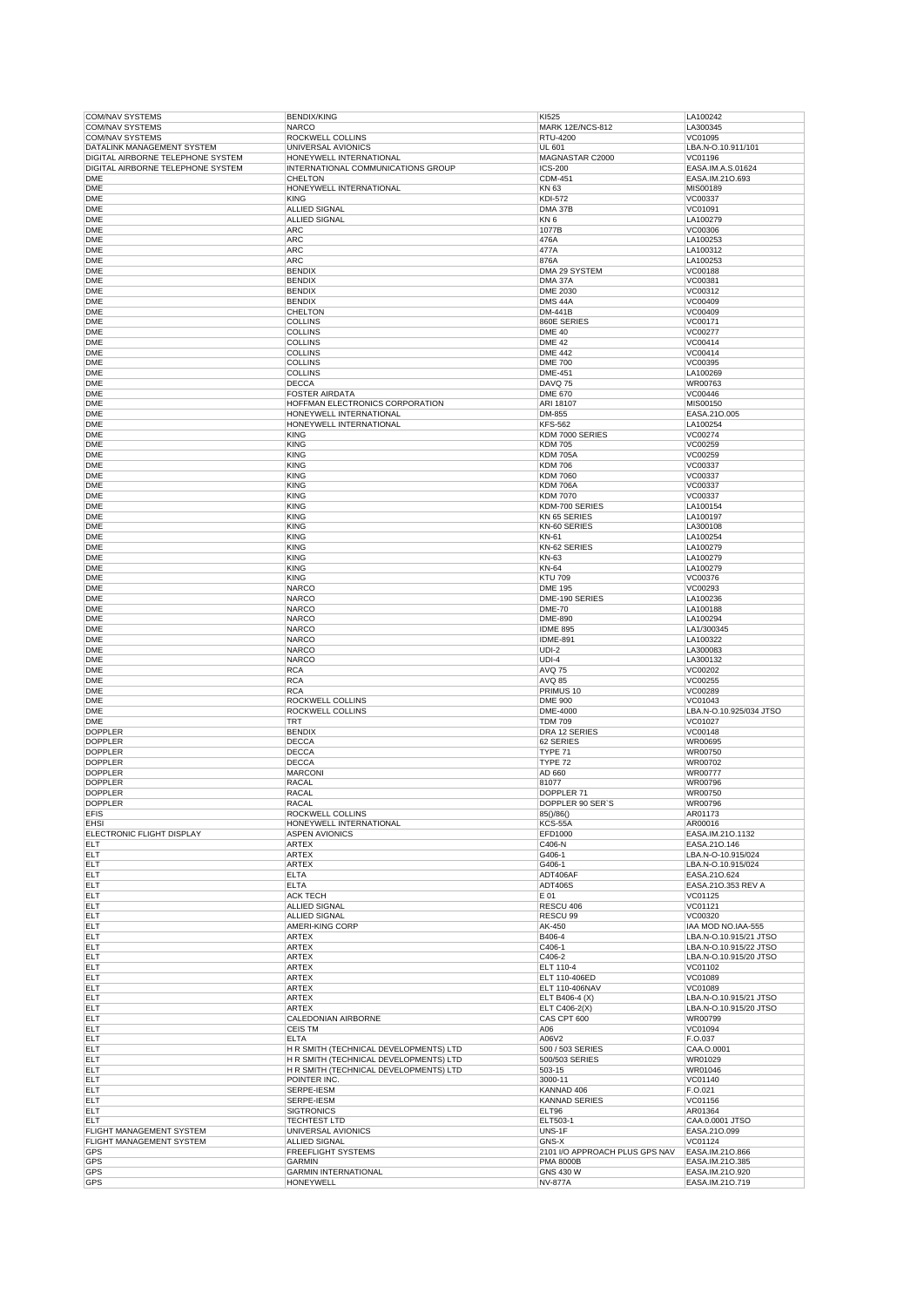| GPS                       | HONEYWELL INTERNATIONAL          | GPS-90X                | TS0-C129A                 |
|---------------------------|----------------------------------|------------------------|---------------------------|
| GPS                       | HONEYWELL INTERNATIONAL          | GPS-90X                | <b>TSO-C129A</b>          |
| GPS                       | HONEYWELL INTERNATIONAL          | <b>KGS 200</b>         | EASA.IM.21O.907           |
| <b>GPS</b>                | ROCKWELL COLLINS                 | GPS-4000S              | EASA.IM.21O.736           |
| GPS                       | <b>ALLIED SIGNAL</b>             | <b>GNS XL</b>          | VC01109                   |
|                           |                                  |                        |                           |
| GPS                       | <b>ALLIED SIGNAL</b>             | <b>GNS-XLS</b>         | VC01068                   |
| GPS                       | <b>ALLIED SIGNAL</b>             | KLN 35A                | LA301046                  |
| GPS                       | <b>ALLIED SIGNAL</b>             | <b>KLN 89</b>          | LA301044                  |
| GPS                       | <b>ALLIED SIGNAL</b>             | KLN 89B                | VC01071                   |
| GPS                       | <b>ALLIED SIGNAL</b>             | <b>KLN 90A</b>         | VC01034                   |
| GPS                       | <b>ARTEX</b>                     | <b>STAR 5000</b>       | LA301024                  |
| GPS                       | <b>BENDIX/KING</b>               | <b>KLN 90</b>          | LA301016                  |
| GPS                       | <b>BENDIX/KING</b>               | <b>KLN 900</b>         | VC01062                   |
| <b>GPS</b>                | <b>BENDIX/KING</b>               | KLN 90A                |                           |
|                           |                                  |                        | VC01034                   |
| GPS                       | <b>BENDIX/KING</b>               | KLN 90B                | VC01062                   |
| GPS                       | CANADIAN MARCONI                 | CMA 3012               | VC01100                   |
| GPS                       | CANADIAN MARCONI                 | <b>CMA-900</b>         | VC01040                   |
| GPS                       | <b>FLIGHT COMPONENTS</b>         | TIMEARC 6              | LA301033                  |
| GPS                       | <b>GARMIN INTERNATIONAL</b>      | <b>GPS 100</b>         | LA301005                  |
| GPS                       | <b>GARMIN INTERNATIONAL</b>      | <b>GPS 100 AVD</b>     | LA301005                  |
|                           |                                  |                        |                           |
| GPS                       | <b>GARMIN INTERNATIONAL</b>      | <b>GPS 150</b>         | LA301032                  |
| GPS                       | <b>GARMIN INTERNATIONAL</b>      | <b>GPS 150 XL</b>      | LA301055                  |
| GPS                       | <b>GARMIN INTERNATIONAL</b>      | <b>GPS 155</b>         | VC01047                   |
| <b>GPS</b>                | <b>GARMIN INTERNATIONAL</b>      | GPS 155XL              | VC01134                   |
| GPS                       | <b>GARMIN INTERNATIONAL</b>      | <b>GPS 165</b>         | VC01050                   |
| GPS                       | <b>GARMIN INTERNATIONAL</b>      | <b>GPS 400</b>         | VC01189                   |
| GPS                       |                                  | <b>GPS 500</b>         | VC01192                   |
|                           | <b>GARMIN INTERNATIONAL</b>      |                        |                           |
| GPS                       | <b>GARMIN INTERNATIONAL</b>      | <b>GPS 95</b>          | LA301035                  |
| GPS                       | <b>GLOBAL</b>                    | GNS-1000               | VC00411                   |
| GPS                       | HONEYWELL INTERNATIONAL          | GP550                  | EASA TCDS.IM.A.002        |
| GPS                       | HONEYWELL INTERNATIONAL          | HG 2021                | VC01080                   |
| GPS                       | HONEYWELL INTERNATIONAL          | HG 2021 SERIES         | VC01082                   |
| GPS                       | HONEYWELL INTERNATIONAL          | <b>HG 2021AB</b>       | VC01082                   |
| <b>GPS</b>                | HONEYWELL INTERNATIONAL          | <b>KLN 94</b>          | LBA.N-O.10.916/23 JTSO    |
|                           |                                  |                        |                           |
| GPS                       | <b>II MORROW</b>                 | APOLLO 2001            | VC01117                   |
| GPS                       | <b>II MORROW</b>                 | APOLLO 2101            | VC01116                   |
| GPS                       | <b>II MORROW</b>                 | APOLLO 360             | LA301049                  |
| GPS                       | <b>II MORROW</b>                 | GX 50                  | VC01160                   |
| GPS                       | <b>II MORROW</b>                 | GX 55                  | VC01162                   |
| GPS                       | <b>LITTON</b>                    | LTN 2001 MK 1          | VC01033                   |
| GPS                       |                                  |                        | LA301028                  |
|                           | MAGELLAN SYSTEMS                 | SKYNAV 5000            |                           |
| GPS                       | MGL                              | SKYNAV 5000            | LA301028                  |
| GPS                       | <b>MOVING TERRAIN</b>            | MT ULTRA PROFESSIONA   | LBA.O.10.986/2 JTSO       |
| GPS                       | <b>RD AVIATION</b>               | LX 400                 | LA301037                  |
| GPS                       | ROCKWELL COLLINS                 | GPS 4000               | VC01119                   |
| GPS                       | ROCKWELL COLLINS                 | GPS-4000A              | VC01181                   |
| GPS                       | SERPE-IESM                       | SKYFORCE SKYMAP        | LA301031                  |
|                           |                                  |                        |                           |
| GPS                       | <b>SKYFORCE AVIONICS</b>         | CM 2000                | LA301047                  |
| GPS                       | <b>SKYFORCE AVIONICS</b>         | <b>KDM 150</b>         | LA301065                  |
| GPS                       | <b>SKYFORCE AVIONICS</b>         | <b>KMD 150</b>         | LA301065                  |
| GPS                       | <b>SKYFORCE AVIONICS</b>         | <b>SKYFORCE SKYMAP</b> | LA301031                  |
| GPS                       | <b>SKYFORCE AVIONICS</b>         | SM 2000                | LA301047                  |
|                           |                                  |                        |                           |
|                           |                                  |                        |                           |
| GPS                       | <b>SKYFORCE AVIONICS</b>         | SM 4000                | LA301061                  |
| GPS                       | <b>SKYFORCE AVIONICS</b>         | SM2000 SKYMAP II       | LA301047                  |
| GPS                       | <b>SKYFORCE AVIONICS</b>         | SM4000                 | LA301061                  |
| GPS                       | <b>SKYFORCE AVIONICS</b>         | SM4000 SKYMAP IIIC     | EASA.21O.203              |
| GPS                       | <b>SKYFORCE AVIONICS</b>         | <b>TRA 500</b>         | IAE/BEL/R/1410/95 S/N2547 |
|                           |                                  |                        |                           |
| GPS                       | TRIMBLE                          | GPS 8000               | WR01011                   |
| GPS                       | TRIMBLE                          | HT 1000                | VC01106                   |
| GPS                       | TRIMBLE                          | <b>TNL 1000</b>        | LA301023                  |
| GPS                       | TRIMBLE                          | <b>TNL 16141</b>       | LA301003                  |
| GPS                       | <b>TRIMBLE</b>                   | <b>TNL 2000</b>        | LA301004                  |
| GPS                       | TRIMBLE                          | <b>TNL 2000 TA</b>     | VC01067                   |
| GPS                       | TRIMBLE                          | <b>TNL 2000A</b>       | LA301021                  |
|                           |                                  | <b>TNL 2000T</b>       |                           |
| GPS                       | TRIMBLE                          |                        | VC01038                   |
| GPS                       | TRIMBLE                          | <b>TNL 2100</b>        | LA301020                  |
| GPS                       | TRIMBLE                          | <b>TNL 2100T</b>       | VC01037                   |
| GPS                       | TRIMBLE                          | <b>TNL 2101</b>        | VC01065                   |
| <b>GPS</b>                | TRIMBLE                          | TNL 2101 (IO)          | VC01065                   |
| GPS                       | TRIMBLE                          | <b>TNL 3000</b>        | LA301018                  |
| <b>GPS</b>                | TRIMBLE                          | <b>TNL 3100</b>        | LA301019                  |
| GPS                       | TRIMBLE                          | <b>TNL 8000</b>        | LA301006                  |
| GPS                       | TRIMBLE                          | <b>TNL 8100</b>        | VC01066                   |
|                           |                                  |                        |                           |
| <b>GPS</b>                | TRIMBLE                          | TRANSPAK I             | LA301003                  |
| GPS                       | TRIMBLE                          | <b>TRANSPAK II</b>     | LA301003                  |
| <b>GPS</b>                | UNIVERSAL AVIONICS               | UNS-1L                 | EASA.210.100              |
| GPS/ILS                   | ALLIED SIGNAL                    | <b>RMA 55B</b>         | VC01146                   |
| GPS/ILS                   | ROCKWELL COLLINS                 | GLU 910                | VC01110                   |
| GPS/ILS                   | ROCKWELL COLLINS                 | <b>GLU 920</b>         | VC01111                   |
| GPS/ILS                   | ROCKWELL COLLINS                 | <b>GNLU 910</b>        | VC01112                   |
|                           |                                  |                        |                           |
| GPS/ILS                   | ROCKWELL COLLINS                 | <b>GNLU-910A</b>       | VC01180                   |
| GPS/ILS                   | <b>THOMSON CSF</b>               | <b>TLS 755</b>         | VC01150                   |
| <b>GPS/MOVING MAP</b>     | <b>SKYFORCE</b>                  | <b>SENTINEL</b>        | EASA.21O.937              |
| GPWS                      | ALLIED SIGNAL                    | 960-0329               | VC01107                   |
| GPWS                      | ALLIED SIGNAL                    | 960-2226 SERIES        | VC01141                   |
| GPWS                      | HONEYWELL INTERNATIONAL          | 956-1216 SERIES        | VC01179                   |
| GPWS                      | HONEYWELL INTERNATIONAL          | 965-0648 SERIES        | AR01025                   |
|                           |                                  |                        |                           |
| <b>GPWS</b>               | HONEYWELL INTERNATIONAL          | 965-0648-001           | AR00573                   |
| GPWS                      | HONEYWELL INTERNATIONAL          | 965-0676-021           | AR01068                   |
| GPWS                      | HONEYWELL INTERNATIONAL          | MK V EGPWS             | AR01177                   |
| GPWS                      | HONEYWELL INTERNATIONAL          | <b>MK V11</b>          | AR01191                   |
| GPWS                      | HONEYWELL INTERNATIONAL          | MK VI                  | AR01129                   |
| <b>GPWS</b>               | HONEYWELL INTERNATIONAL          | MK VIII EGPWS          | VC01179                   |
|                           |                                  | <b>MKXXI EGPWS</b>     |                           |
| GPWS                      | HONEYWELL INTERNATIONAL          |                        | EASA.IM.21O.326           |
| <b>GPWS</b>               | HONEYWELL INTERNATIONAL          | <b>MKXXII EGPWS</b>    | EASA.IM.21O.328           |
| HF COMM                   | HONEYWELL INTERNATIONAL          | TR-855                 | TSO C37D                  |
| HF COMM                   | HONEYWELL INTERNATIONAL          | TR-855                 | TSO C37D                  |
| HF COMM                   | ROCKWELL COLLINS                 | 628RT-2A               | TSO-C32c                  |
| HF COMM                   | ARTEX                            | <b>HF30</b>            | LA301025                  |
|                           |                                  |                        |                           |
| HF COMM                   | CODAN                            | <b>HF 2000</b>         | VC00388                   |
| HF COMM                   | <b>COLLINS</b>                   | 618T SERIES            | VC00167                   |
| HF COMM                   | <b>COLLINS</b>                   | 628T SERIES            | VC00310                   |
| <b>HF COMM</b>            | <b>COLLINS</b>                   | 718U-4A                | VC00242                   |
| HF COMM<br><b>HF COMM</b> | <b>COLLINS</b><br><b>COLLINS</b> | 718U-5<br>HF 190       | VC00242<br>VC00455        |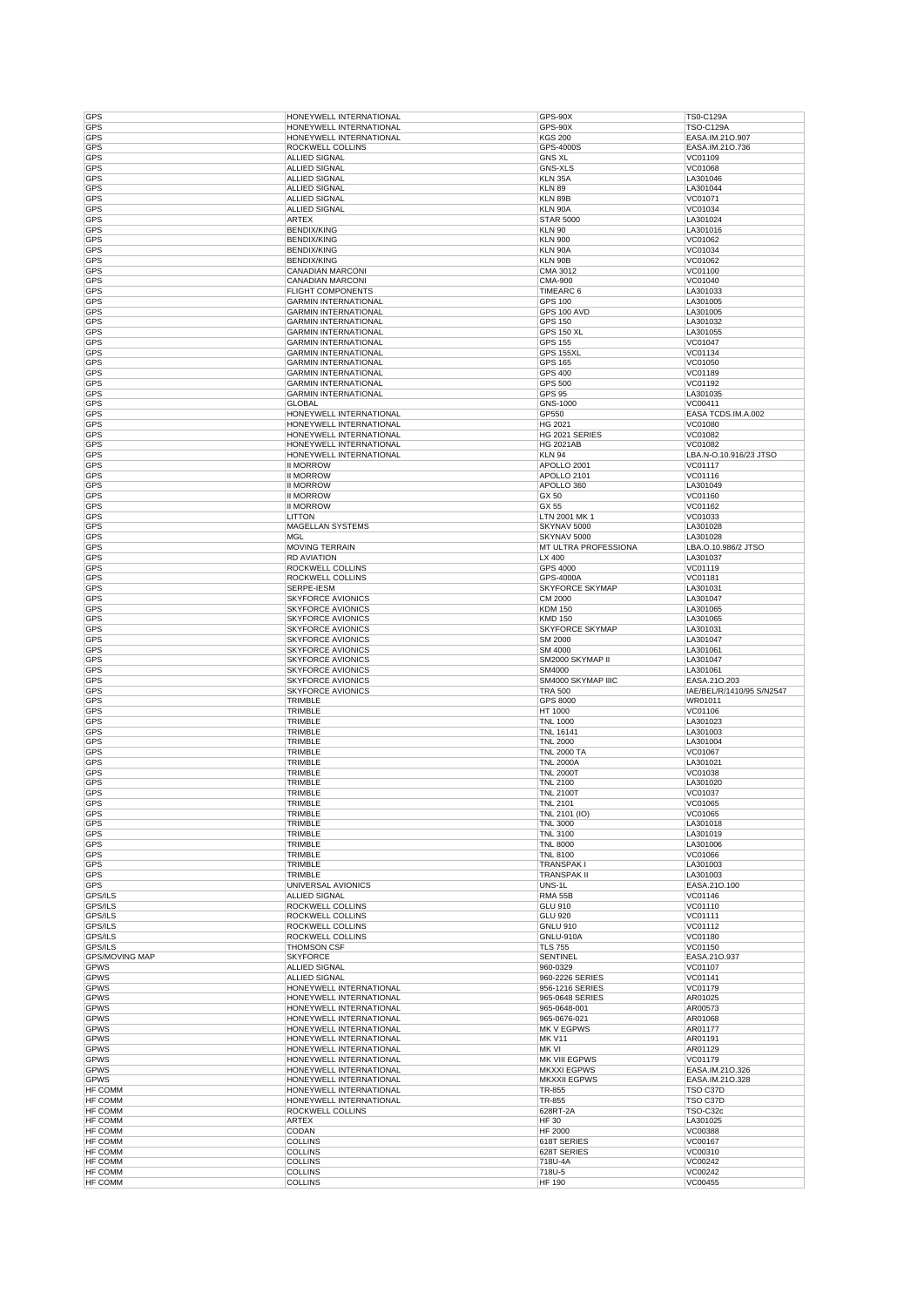| HF COMM                                   | <b>COLLINS</b>                                      | <b>HF 200</b>                    | VC00334                   |
|-------------------------------------------|-----------------------------------------------------|----------------------------------|---------------------------|
| HF COMM                                   | <b>COLLINS</b>                                      | <b>HF 220</b>                    | VC00334                   |
| HF COMM                                   | <b>COLLINS</b>                                      | <b>HF 230</b>                    | VC00334                   |
| <b>HF COMM</b>                            | <b>COLLINS</b>                                      | HF 9000 SERIES                   | VC00440                   |
| HF COMM                                   | <b>COLLINS</b>                                      | <b>HFS 700</b>                   | VC00386                   |
| HF COMM                                   | HONEYWELL INTERNATIONAL                             | HF COMMUNICATION                 | VC01069                   |
| <b>HF COMM</b>                            | HONEYWELL INTERNATIONAL                             | <b>KHF 1050</b>                  | EASA.210.116              |
| HF COMM                                   | HONEYWELL INTERNATIONAL                             | <b>XK 516D</b>                   | VC01069                   |
| <b>HF COMM</b>                            | HONEYWELL INTERNATIONAL                             | XK516QL                          | AIRBUS MOD 26044 S/N 2799 |
| <b>HF COMM</b>                            | <b>KING</b>                                         | <b>KHF 950</b>                   | VC00351                   |
| HF COMM                                   | <b>KING</b>                                         | <b>KHF 990</b>                   | VC00393                   |
| <b>HF COMM</b>                            | <b>ROCKWELL COLLINS</b>                             | <b>HFS 900</b>                   | VC01046                   |
| HF COMM                                   | ROCKWELL COLLINS                                    | <b>HFS 900D</b>                  | VC01131                   |
| HF COMM                                   | ROHDE & SCHWARZ                                     | <b>XK 516 D</b>                  | LBA.O.10.914/22 JTSO      |
| HF COMM                                   | <b>ROHDE &amp; SCHWARZ</b>                          | <b>XK 516D1</b>                  | VC01069                   |
| HF COMM                                   | <b>SUNAIR</b>                                       | ASB 100A                         | VC00214                   |
| <b>HF COMM</b>                            | <b>SUNAIR</b>                                       | <b>ASB 130</b>                   | VC00328                   |
| HF COMM                                   | <b>SUNAIR</b>                                       | ASB 320 SERIES                   | VC00240                   |
| <b>HF COMM</b><br><b>HF COMM</b>          | <b>SUNAIR</b><br><b>SUNAIR</b>                      | ASB 500<br><b>ASB 850</b>        | VC00336<br>VC00316        |
| HF COMM                                   | <b>SUNAIR</b>                                       | ASB-125                          | LA100187                  |
| <b>HF COMM</b>                            | <b>SUNAIR</b>                                       |                                  | LA100187                  |
| HF COMM                                   | <b>SUNAIR</b>                                       | ASB-60<br><b>T22 RA</b>          | VC00152                   |
| INDEPENDANT POSITION DETERMINING          | HONEYWELL INTERNATIONAL                             | KI-825                           | LBA.N-O.10.985/015 JTSO   |
| <b>INERTIAL NAVIGATION SYSTEMS</b>        | <b>LITTON AERO</b>                                  | <b>LTN-92</b>                    | AR00499                   |
| <b>INERTIAL NAVIGATION SYSTEMS</b>        | HONEYWELL INTERNATIONAL                             | YG1779D01                        | AR01323                   |
| INTEGRATED RADIO SYSTEM(COMMS) 118 To 137 | HONEYWELL INTERNATIONAL                             | DF-850                           | VC01004                   |
| INTEGRATED RADIO SYSTEM(COMMS) 118 To 137 | HONEYWELL INTERNATIONAL                             | DM-850                           | VC01004                   |
| INTEGRATED RADIO SYSTEM(COMMS) 118 To 137 | HONEYWELL INTERNATIONAL                             | PRIMUS II RCZ-8XX                | EASA.210.012              |
| INTEGRATED RADIO SYSTEM(COMMS) 118 To 137 | HONEYWELL INTERNATIONAL                             | PRIMUS II SRZ-850                | VC01004                   |
| INTEGRATED RADIO SYSTEM(COMMS) 118 To 137 | HONEYWELL INTERNATIONAL                             | <b>RCZ 833K</b>                  | VC01004                   |
| INTEGRATED RADIO SYSTEM(COMMS) 118 To 137 | HONEYWELL INTERNATIONAL                             | <b>RCZ-833K</b>                  | VC01004                   |
| INTEGRATED RADIO SYSTEM(COMMS) 118 To 137 | HONEYWELL INTERNATIONAL                             | <b>RCZ-883F</b>                  | EASA.21O.012              |
| INTEGRATED RADIO SYSTEM(COMMS) 118 To 137 | HONEYWELL INTERNATIONAL                             | RM-850                           | VC01004                   |
| INTEGRATED RADIO SYSTEM(COMMS) 1090       | HONEYWELL INTERNATIONAL                             | DF-850                           | VC01004                   |
| INTEGRATED RADIO SYSTEM(COMMS) 1090       | HONEYWELL INTERNATIONAL                             | DM-850                           | VC01004                   |
| INTEGRATED RADIO SYSTEM(COMMS) 1090       | HONEYWELL INTERNATIONAL                             | PRIMUS II RCZ-8XX                | EASA.21O.012              |
| INTEGRATED RADIO SYSTEM(COMMS) 1090       | HONEYWELL INTERNATIONAL                             | PRIMUS II SRZ-850                | VC01004                   |
| INTEGRATED RADIO SYSTEM(COMMS) 1090       | HONEYWELL INTERNATIONAL                             | RCZ 833K                         | VC01004                   |
| INTEGRATED RADIO SYSTEM(COMMS) 1090       | HONEYWELL INTERNATIONAL                             | <b>RCZ-833K</b>                  | VC01004                   |
| INTEGRATED RADIO SYSTEM(COMMS) 1090       | HONEYWELL INTERNATIONAL                             | <b>RCZ-883F</b>                  | EASA.210.012              |
| INTEGRATED RADIO SYSTEM(COMMS) 1090       | HONEYWELL INTERNATIONAL                             | RM-850                           | VC01004                   |
| INTEGRATED RADIO SYSTEM(COMMS) 1090       | <b>GARMIN INTERNATIONAL</b>                         | <b>GIA 63W</b>                   | EASA.21O.621              |
| INTEGRATED RADIO SYSTEMCOM/NAV/GPS        | <b>GARMIN INTERNATIONAL</b>                         | <b>GIA 63W</b>                   | EASA.21O.621              |
| <b>INTERCOM</b>                           | <b>GARMIN INTERNATIONAL</b>                         | G106A                            | LBA.N.O.10.929/14         |
| <b>INTERCOM</b>                           | <b>SIGTRONICS</b>                                   | SPA-400-TSO-INTERCOM             | FBN/MOD/002 ISS 1         |
| <b>MARKER</b>                             | <b>GARMIN INTERNATIONAL</b>                         | <b>GMA 347</b>                   | EASA.IM.210.479           |
| <b>MARKER</b>                             | <b>ARC</b>                                          | 502 SERIES                       | LA300102                  |
| MARKER                                    | <b>ARC</b>                                          | R 33A                            | VC00131                   |
| <b>MARKER</b><br><b>MARKER</b>            | <b>ARC</b><br><b>ARC</b>                            | R 402A<br>R 402B                 | VC00295<br>VC00295        |
| MARKER                                    | <b>BENDIX</b>                                       | M.450                            | LA100145                  |
| <b>MARKER</b>                             | <b>BENDIX</b>                                       | MKA 23A                          | VC00132                   |
| <b>MARKER</b>                             | <b>BENDIX</b>                                       | MKA 28 SERIES                    | VC00176                   |
| <b>MARKER</b>                             | <b>BENDIX</b>                                       | MKA 28A                          | VC00176                   |
| <b>MARKER</b>                             | <b>BENDIX</b>                                       | <b>MKA 28C</b>                   | VC00176                   |
| <b>MARKER</b>                             | <b>BENDIX</b>                                       | MKA 28D                          | VC00176                   |
| <b>MARKER</b>                             | <b>BENDIX</b>                                       | <b>MKA 7A SERIES</b>             | VC00083                   |
| <b>MARKER</b>                             | <b>COLLINS</b>                                      | $51Z-1$                          | VC00044                   |
| <b>MARKER</b>                             | <b>COLLINS</b>                                      | 51Z-2 SERIES                     | VC00095                   |
| <b>MARKER</b>                             | <b>COLLINS</b>                                      | 51Z-4                            | VC00159                   |
| MARKER                                    | <b>COLLINS</b>                                      | 51Z-6                            | VC00180                   |
| <b>MARKER</b>                             | <b>COLLINS</b>                                      | <b>MKR-350</b>                   | LA100257                  |
| MARKER                                    | DARE                                                | DM <sub>3</sub>                  | VC00168                   |
| <b>MARKER</b>                             | <b>DECCA</b>                                        | RM 671 SERIES                    | WR00731                   |
| <b>MARKER</b>                             | EDO-AIRE                                            | R-775 SERIES                     | LA100219                  |
| <b>MARKER</b>                             | <b>EUROPE AIR</b>                                   | RB-692                           | LA300276                  |
| MARKER                                    | <b>GARMIN INTERNATIONAL</b>                         | GMA 1347                         | EASA.210.212              |
| <b>MARKER</b>                             | <b>KING</b>                                         | <b>KMR 670</b>                   | VC00211                   |
| <b>MARKER</b>                             | <b>KING</b>                                         | <b>KMR 675</b>                   | VC00269                   |
| <b>MARKER</b>                             | <b>KING</b>                                         | <b>KR-20</b>                     | LA100063                  |
| <b>MARKER</b>                             | <b>KING</b>                                         | <b>KR-21</b>                     | LA100183                  |
| <b>MARKER</b>                             | <b>MARCONI</b>                                      | 6403                             | WR00638                   |
| <b>MARKER</b>                             | MILITARY<br>MILITARY                                | <b>BC 1023</b><br><b>BC 1033</b> | VC00037<br>VC00037        |
| <b>MARKER</b>                             |                                                     | <b>MBT SERIES</b>                |                           |
| <b>MARKER</b><br>MARKER                   | <b>NARCO</b><br><b>NARCO</b>                        | MKR 101 SERIES                   | LA100032<br>VC00297       |
| <b>MARKER</b>                             | PIPER                                               | <b>PM-1</b>                      | LA300109                  |
| <b>MARKER</b>                             | <b>STC</b>                                          | SR 33 SERIES                     | WR00565                   |
| <b>MARKER</b>                             | <b>STC</b>                                          | SR 36                            | WR00618                   |
| <b>MARKER</b>                             | <b>STC</b>                                          | <b>SR 45A</b>                    | WR00670                   |
| <b>MARKER</b>                             | <b>STC</b>                                          | <b>SR 45B</b>                    | WR00670                   |
| MARKER/AUDIO                              | <b>KING</b>                                         | KA-134                           | LA100282                  |
| MARKER/AUDIO                              | PS ENGINEERING                                      | <b>PMA-500</b>                   | EASA.IM.21O.536 REV A     |
| MARKER/AUDIO                              | <b>BAKER</b>                                        | <b>KMA 26</b>                    | VC01103                   |
| MARKER/AUDIO                              | <b>BECKER</b>                                       | AS3100 SERIES                    | LA100314                  |
| MARKER/AUDIO                              | <b>COLLINS</b>                                      | AMR-350                          | LA100257                  |
| MARKER/AUDIO                              | <b>COLLINS</b>                                      | <b>AMR-350H</b>                  | LA100257                  |
| MARKER/AUDIO                              | EDO-AIRE                                            | AM-550                           | LA100239                  |
| MARKER/AUDIO                              | <b>GARMIN INTERNATIONAL</b>                         | <b>GMA 340</b>                   | VC01138                   |
| MARKER/AUDIO                              | HONEYWELL INTERNATIONAL                             | <b>KMA-28</b>                    | LA101071                  |
| MARKER/AUDIO<br>MARKER/AUDIO              | <b>KING</b><br><b>KING</b>                          | KMA-12 SERIES<br><b>KMA-20</b>   | LA100123<br>LA100183      |
| MARKER/AUDIO                              | <b>KING</b>                                         | <b>KMA-24</b>                    | LA100291                  |
| MARKER/AUDIO                              | <b>NARCO</b>                                        | CP 135 SERIES                    | VC00311                   |
| MARKER/AUDIO                              | <b>NARCO</b>                                        | CP 136 SERIES                    | VC00311                   |
| MARKER/AUDIO                              | <b>NARCO</b>                                        | CP-125                           | LA100238                  |
| MARKER/AUDIO                              | <b>NARCO</b>                                        | CP-125A                          | LA100238                  |
| MARKER/AUDIO                              | <b>NARCO</b>                                        | CP-126                           | LA100238                  |
| MARKER/AUDIO                              | <b>PS ENGINEERING</b>                               | PMA 6000/M SERIES                | LA101053                  |
| MARKER/AUDIO                              | PS ENGINEERING                                      | <b>PMA 7000</b>                  | LA101062                  |
| MARKER/AUDIO                              | <b>TERRA CORP</b>                                   | <b>TMA 230D</b>                  | LA301010                  |
| <b>MLS</b>                                | CANADIAN MARCONI                                    | <b>CMA 2000</b>                  | VC01015                   |
|                                           |                                                     |                                  |                           |
| <b>MLS</b><br>MOVING MAP DISPLAY          | HONEYWELL INTERNATIONAL<br><b>EVENTIDE AVIONICS</b> | ML 850<br>ARGUS 7000             | VC01004<br>AR01336        |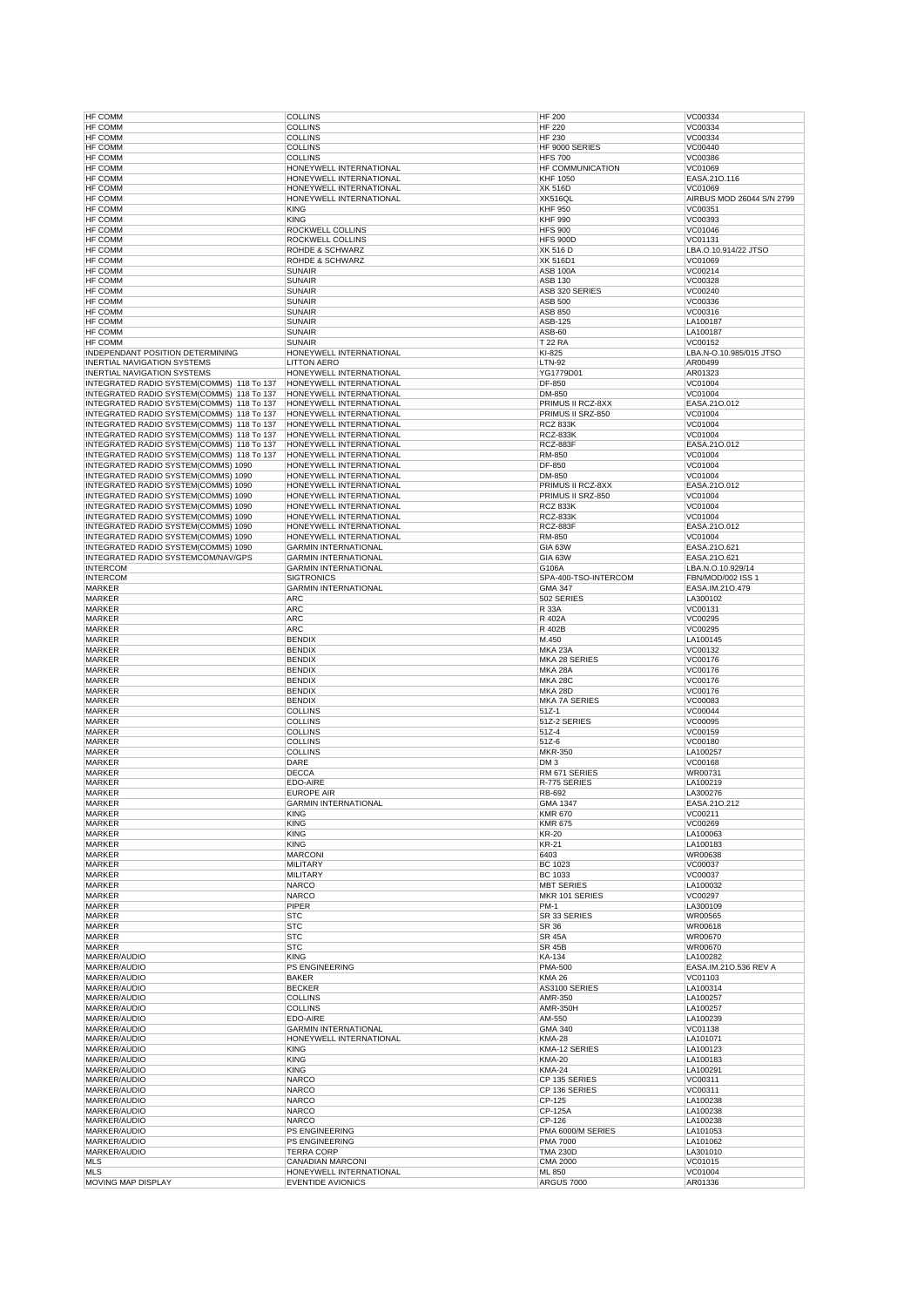| MOVING MAP DISPLAY                   | <b>SKYFORCE AVIONICS</b>                           | OB1000                          | MIS00183                  |
|--------------------------------------|----------------------------------------------------|---------------------------------|---------------------------|
| <b>MOVING MAP DISPLAY</b>            | <b>SKYFORCE AVIONICS</b>                           | OB2000                          | MIS00206                  |
| <b>MOVING MAP WITH GPS</b>           | <b>SKYFORCE</b>                                    | <b>OBSERVER MK III</b>          | EASA.210.423              |
| MULTI FUNCTION DISPLAY               | HONEYWELL INTERANTIONAL                            | <b>GDU 1044B</b>                | EASA.IM.21O.1050          |
| MULTI FUNCTION DISPLAY SYSTEM        | HONEYWELL INTERNATIONAL                            | <b>GDU 1044B</b>                | EASA.IM.21O.1050          |
| MULTI FUNCTION DISPLAY SYSTEM        | HONEYWELL INTERNATIONAL                            | <b>KMD 250</b>                  | EASA.210.036              |
| MULTI-FUNCTION DISPLAY               | <b>APOLLO</b>                                      | MX20                            | LBA.N-O.10.986/006 JTSO   |
| MULTI-FUNCTION DISPLAY               | HONEYWELL INTERNATIONAL                            | <b>KMD 540</b>                  | VC01191                   |
| MULTI-FUNCTION DISPLAY               | HONEYWELL INTERNATIONAL                            | KMD 550/850                     | VC 01191                  |
| MULTI-HAZARD AWARENESS               | HONEYWELL INTERNATIONAL                            | <b>KMH 920</b>                  | LBA.N-O.10.985/010 JTSO   |
| MULTI-HAZARD AWARENESS               | Ryan International Corporation                     | 70-4100                         | EASA.210.234 Rev. A       |
| MULTI-HAZARD AWARENESS UNIT          | HONEYWELL INTERNATIONAL                            | KMH820/KTA810/KCM805            | Q01118                    |
| MULTIMODE DIGITAL RADIO              | HONEYWELL INTERNATIONAL                            | <b>KTR 2280</b>                 | EASA.IM.21O.1063          |
|                                      |                                                    |                                 |                           |
| MULTI-MODE RECEIVER                  | <b>THALES AVIONICS</b>                             | <b>TLS755</b>                   | EASA.210.242              |
| <b>MULTI-MODE RECEIVER</b>           | HONEYWELL INTERNATIONAL                            | <b>RMA-55B</b>                  | VC01146                   |
| NON-FLIGHT OPERATIONS COMMUNICATIONS | ALLIED SIGNAL                                      | <b>FLEXCOMM II</b>              | MIS00003                  |
| OMEGA/VLF/AREA NAV                   | <b>KING</b>                                        | <b>KNR-620</b>                  | VC00421                   |
| OMEGA/VLF/AREA NAV                   | <b>KING</b>                                        | <b>KNS-660</b>                  | VC00421                   |
| RAD ALT                              | <b>HONEYWELL</b>                                   | ALA-52B                         | EASA.IM.21O.616 Rev. A    |
| <b>RAD ALT</b>                       | <b>HONEYWELL</b>                                   | <b>KRA-405B</b>                 | VC01096                   |
| RAD ALT                              | <b>HONEYWELL</b>                                   | <b>SKY SENTINEL</b>             | EASA.210.937              |
| RAD ALT                              | ROCKWELL COLLINS                                   | ALT-1000                        | EASA.IM.21O.530           |
| RAD ALT                              | <b>ALLIED SIGNAL</b>                               | ALA 52B                         | VC01092                   |
| RAD ALT                              | <b>ALLIED SIGNAL</b>                               | <b>KRA 405B</b>                 | VC01096                   |
| <b>RAD ALT</b>                       | <b>AVIATION TRADERS</b>                            | 0101HRA/1                       | Q00281                    |
| RAD ALT                              | <b>AVIONIC SYSTEMS</b>                             | <b>STR 40J</b>                  | WR00753                   |
| <b>RAD ALT</b>                       | <b>BENDIX</b>                                      | <b>ALA 51</b>                   | VC00206                   |
|                                      | <b>BENDIX</b>                                      | ALA 52A                         | VC00383                   |
| RAD ALT                              |                                                    |                                 |                           |
| RAD ALT                              | <b>BONZER</b>                                      | <b>TRN 71</b>                   | LA300235                  |
| <b>RAD ALT</b>                       | <b>COLLINS</b>                                     | 860F1                           | VC00203                   |
| RAD ALT                              | <b>COLLINS</b>                                     | 860F4                           | VC00203                   |
| RAD ALT                              | <b>COLLINS</b>                                     | AL 101                          | VC00203                   |
| <b>RAD ALT</b>                       | <b>COLLINS</b>                                     | AL 101A                         | VC00203                   |
| RAD ALT                              | <b>COLLINS</b>                                     | <b>ALT 50</b>                   | VC00260                   |
| <b>RAD ALT</b>                       | <b>COLLINS</b>                                     | <b>ALT 55</b>                   | VC00292                   |
| RAD ALT                              | <b>COLLINS</b>                                     | <b>ALT-50</b>                   | VC00260                   |
| <b>RAD ALT</b>                       | <b>COLLINS</b>                                     | <b>LRA 700</b>                  | VC00402                   |
| RAD ALT                              | HONEYWELL INTERNATIONAL                            | AA-300                          | VC00243                   |
| RAD ALT                              | HONEYWELL INTERNATIONAL                            | AA-330                          | LBA.10.953/15             |
| <b>RAD ALT</b>                       | HONEYWELL INTERNATIONAL                            |                                 | WR00774                   |
|                                      |                                                    | HG 7502 SERIES                  |                           |
| RAD ALT                              | HONEYWELL INTERNATIONAL                            | YG 7500                         | WR00774                   |
| <b>RAD ALT</b>                       | JAPANAVN ELEC                                      | <b>JRA-100</b>                  | LA100318                  |
| RAD ALT                              | <b>KING</b>                                        | <b>KRA 405</b>                  | VC00284                   |
| RAD ALT                              | <b>KING</b>                                        | KRA-10 SERIES                   | LA300270                  |
| <b>RAD ALT</b>                       | <b>LITTON</b>                                      | 502                             | VC00235                   |
| RAD ALT                              | MEEDA-SPERRY                                       | AA-100                          | LA300266                  |
| <b>RAD ALT</b>                       | <b>NARCO</b>                                       | AR-850                          | AR00502                   |
| RAD ALT                              | ROCKWELL COLLINS                                   | ALT-4000                        | VC01174                   |
| RAD ALT                              | ROCKWELL COLLINS                                   | <b>LRA 900</b>                  | VC01053                   |
| <b>RAD ALT</b>                       | <b>SPERRY</b>                                      | AA-200                          | VC00243                   |
| RAD ALT                              | SPERRY                                             | AA-215                          | VC00243                   |
| <b>RAD ALT</b>                       | <b>SPERRY</b>                                      | AA-220                          | VC00243                   |
|                                      |                                                    |                                 |                           |
| RAD ALT                              | <b>SPERRY</b>                                      | AA-230                          | LA100209                  |
| RAD ALT                              | <b>SPERRY</b>                                      | AA-235                          | VC00243                   |
| <b>RAD ALT</b>                       | <b>SPERRY</b>                                      | AA-300                          | VC00243                   |
| RAD ALT                              | <b>SPERRY</b>                                      | RT 300                          | VC00243                   |
| <b>RAD ALT</b>                       | <b>STC</b>                                         | <b>STR 40</b>                   | WR00667                   |
| RAD ALT                              | <b>STC</b>                                         | STR 54 SERIES                   | WR00720                   |
| RAD ALT                              | TRIMBLE                                            | <b>TRA 3500</b>                 | LA301060                  |
| <b>RAD ALT</b>                       | <b>TRT</b>                                         | AHV 16                          | VC00437                   |
| RAD ALT                              | TRT                                                | AHV 5                           | VC00278                   |
| RAD ALT                              | TRT                                                | AHV 530                         | VC00350                   |
| <b>RAD ALT</b>                       | TRT                                                | <b>AHV 530A</b>                 | VC00350                   |
| RAD ALT                              | TRT                                                | AHV 8                           | VC00285                   |
|                                      | TRT                                                |                                 |                           |
| <b>RAD ALT</b>                       |                                                    | <b>ERT 011</b>                  | VC00285                   |
| RAD ALT                              | TRT                                                | <b>ERT 160</b>                  | VC00437                   |
| <b>RAD ALT</b>                       | TRT                                                | <b>ERT 530</b>                  | VC00350                   |
| RAD ALT                              | TRT                                                | <b>ERT 540</b>                  | VC01028                   |
| RADIO NAV SAT                        | SKYTRAC                                            | <b>DSAT-300</b>                 | EOM-3450-29435            |
| <b>SAT COMM</b>                      | <b>AIRCELL</b>                                     | ST4200                          | EASA.IM.A.S.02631         |
| <b>SAT COMM</b>                      | HONEYWELL INTERNATIONAL                            | AIRSAT 1                        | MIS00208                  |
| <b>SAT COMM</b>                      | HONEYWELL INTERNATIONAL                            | IC-615                          | VC01195                   |
| <b>SAT COMM</b>                      | HONEYWELL INTERNATIONAL                            | MCS-7200                        | EASA.IM.A.003             |
| SAT COMM                             | ROCKWELL COLLINS                                   | SRT-2100                        | EASA.IM.A.S.02830 REV     |
| <b>SAT COMM</b>                      | <b>ALLIED SIGNAL</b>                               | AFIS/SATCOM                     | MIS00136                  |
| <b>SAT COMM</b>                      | AMERI-KING CORP                                    | ST 3100                         | MIS00207                  |
| SAT COMM                             | HONEYWELL INTERNATIONAL                            | MCS-3000                        | MIS00149                  |
| SAT COMM                             | HONEYWELL INTERNATIONAL                            | MCS-4000/MCS-7000               | MIS00196                  |
| SAT COMM                             | HONEYWELL INTERNATIONAL                            | MCS-6000                        | MIS00149                  |
| <b>SAT COMM</b>                      | <b>MARCONI</b>                                     | <b>ASDAR</b>                    | WR01000                   |
|                                      |                                                    |                                 |                           |
| SAT COMM                             | <b>RACAL</b>                                       | ASCS                            | <b>WR00808</b>            |
| SAT COMM                             | ROCKWELL COLLINS                                   | <b>SAT 906</b>                  | VC01136                   |
| <b>SAT COMM</b>                      | ROCKWELL COLLINS                                   | SAT-2000                        | MIS00204                  |
| SAT COMM                             | ROCKWELL COLLINS                                   | SAT-906 SATCOM                  | MIS00141                  |
| <b>SAT COMM</b>                      |                                                    |                                 |                           |
| <b>SAT COMM</b>                      | THALES AIRBORNE SYSTEMS                            | CAPSAT                          | MIS00135                  |
| SAT COMM                             | THALES AIRBORNE SYSTEMS                            | <b>JETSAT</b>                   | MIS00190                  |
| SAT COMM                             | THALES AIRBORNE SYSTEMS                            | <b>SATCOM AERI-I</b>            | MIS00190                  |
|                                      | UNIVERSAL AVIONICS                                 | TT 5000                         | MIS00192                  |
| SAT COMM                             | UNIVERSAL NAVIGATION                               | <b>AERO M SATELLITE</b>         | MIS00193                  |
|                                      |                                                    |                                 |                           |
| SELCAL                               | <b>TERRA CORP</b>                                  | <b>JETCALL</b>                  | VC00444                   |
| TCAS                                 | ROCKWELL COLLINS                                   | <b>TRE-920</b>                  | VC01007                   |
| <b>TCAS / ACAS</b>                   | <b>ACSS</b>                                        | <b>TCAS 3000</b>                | EASA.IM.210.566 REV.A     |
| TCAS / ACAS                          | <b>HONEYWELL</b>                                   | <b>TCAS-3000</b>                | EASA.IM.21O.566 REV.B     |
| <b>TCAS / ACAS</b>                   | HONEYWELL INTERNATIONAL                            | RT-951                          | VC01104                   |
| <b>TCAS / ACAS</b>                   | L-3 COMMUNICATIONS INC                             | <b>TRC-899</b>                  | LBA.O.10.941/002NTSO      |
| <b>TCAS / ACAS</b>                   | ACSS-AVIATION COMMUNICATION & SURVEILLANCE SYSTEMS | <b>COMBINED ACAS &amp; TAWS</b> | STC EASA.A.S.0088         |
| <b>TCAS / ACAS</b>                   | ACSS-AVIATION COMMUNICATION & SURVEILLANCE SYSTEMS | RT-952                          | STC EASA.A.S.0088 DHL A/C |
| TCAS / ACAS                          | ACSS-AVIATION COMMUNICATION & SURVEILLANCE SYSTEMS | TT-952                          | STC EASA.A.S.0088 DHL     |
| <b>TCAS / ACAS</b>                   | ACSS-AVIATION COMMUNICATION & SURVEILLANCE SYSTEMS | <b>TTCAS</b>                    | STC EASA.IM.A.S.01064     |
| <b>TCAS / ACAS</b>                   | ALLIED SIGNAL                                      | CAS-81                          | VC01018                   |
| <b>TCAS / ACAS</b>                   | AVIDYNE                                            | <b>TAS 600</b>                  | LA101077                  |
|                                      | <b>BENDIX/KING</b>                                 |                                 |                           |
| <b>TCAS / ACAS</b>                   |                                                    | CAS 66A                         | VC01056                   |
| TCAS / ACAS                          | <b>BENDIX/KING</b>                                 | CAS 67A                         | VC01054                   |
| TCAS / ACAS<br><b>TCAS / ACAS</b>    | <b>BENDIX/KING</b><br><b>BENDIX/KING</b>           | CAS 81<br><b>TPA 81A</b>        | VC01018<br>VC01018        |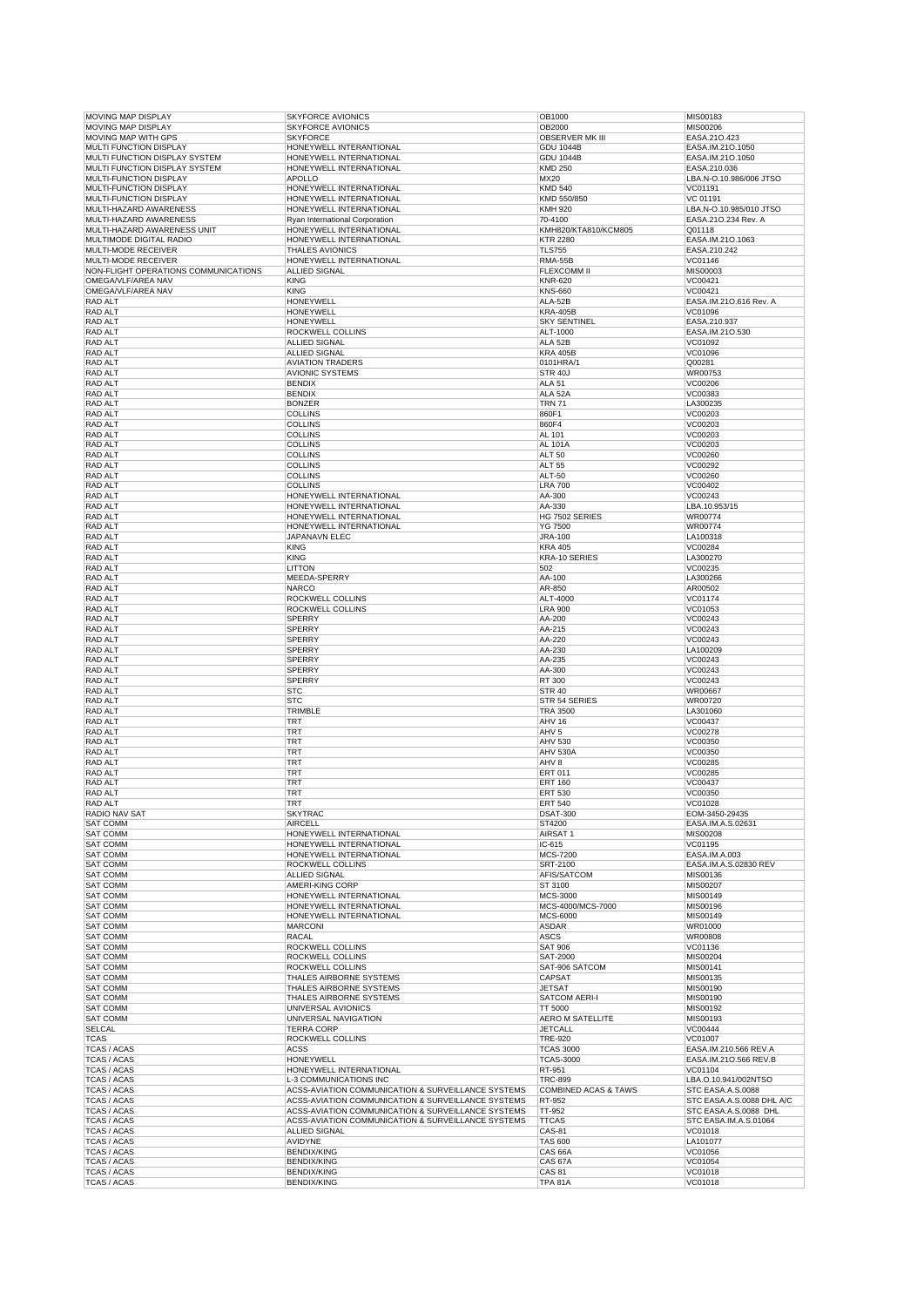| TCAS / ACAS                                                          | BF GOODRICH                                          | <b>SKY 497</b>                  | VC01164                                       |
|----------------------------------------------------------------------|------------------------------------------------------|---------------------------------|-----------------------------------------------|
| <b>TCAS / ACAS</b>                                                   | <b>BF GOODRICH</b>                                   | <b>SKY497</b>                   | VC01164                                       |
| <b>TCAS / ACAS</b>                                                   | <b>BF GOODRICH</b>                                   | <b>TCAS 791A</b>                | VC01155                                       |
| <b>TCAS / ACAS</b>                                                   | <b>BF GOODRICH</b>                                   | TCAS791A                        | VC01153                                       |
| <b>TCAS / ACAS</b>                                                   | <b>COLLINS</b>                                       | <b>TCAS 4000</b>                | EASA.A.S.01324 S/N 258106                     |
| <b>TCAS / ACAS</b>                                                   | <b>FOSTER AIRDATA</b>                                | <b>TCAS 791</b>                 | VC01057                                       |
| <b>TCAS / ACAS</b><br><b>TCAS / ACAS</b>                             | <b>GOODRICH</b><br>HONEYWELL INTERNATIONAL           | SKY899A<br>CAS <sub>67</sub> A  | LBA.N-O.10.941/004 JTSO<br>STC EASA.A.S.00186 |
| <b>TCAS / ACAS</b>                                                   | HONEYWELL INTERNATIONAL                              | RT 951                          | LBA.N-O.10.940/07 JTSO                        |
| <b>TCAS / ACAS</b>                                                   | HONEYWELL INTERNATIONAL                              | RT-910                          | LBA.N-O.10.940/08 JTSO                        |
| <b>TCAS / ACAS</b>                                                   | HONEYWELL INTERNATIONAL                              | RT-950                          | LBA.N-O.10.940/06 JTSO                        |
| <b>TCAS / ACAS</b>                                                   | HONEYWELL INTERNATIONAL                              | RT-951                          | LBA.N-O.10.940/07 JTSO                        |
| <b>TCAS / ACAS</b>                                                   | HONEYWELL INTERNATIONAL                              | <b>TCAS 2000</b>                | VC01104                                       |
| <b>TCAS / ACAS</b>                                                   | HONEYWELL INTERNATIONAL                              | <b>TCAS II</b>                  | VC01016                                       |
| <b>TCAS / ACAS</b>                                                   | HONEYWELL INTERNATIONAL                              | <b>TPA-100A</b>                 | EASA.IM.210.343                               |
| <b>TCAS / ACAS</b>                                                   | <b>ROCKWELL COLLINS</b>                              | <b>TCAS II</b>                  | VC01007                                       |
| <b>TCAS / ACAS</b>                                                   | <b>ROCKWELL COLLINS</b>                              | <b>TTR 4000</b>                 | VC01007                                       |
| <b>TCAS / ACAS</b>                                                   | ROCKWELL COLLINS                                     | <b>TTR 920</b>                  | VC01007                                       |
| <b>TCAS / ACAS</b><br><b>TCAS / ACAS</b>                             | ROCKWELL COLLINS<br><b>ROCKWELL COLLINS</b>          | <b>TTR 921</b><br>TTR-4000      | VC01007<br>LBA.N-O.10.940/05 JTSO             |
| <b>TCAS / ACAS</b>                                                   | <b>ROCKWELL COLLINS</b>                              | <b>TTR-921</b>                  | LBA.N-O.10.940/04 JTSO                        |
| <b>TCAS / ACAS</b>                                                   | RYAN INTERNATIONAL CORPORATION                       | MODEL 9900 BX                   | LA101077                                      |
| <b>TCAS / ACAS</b>                                                   | RYAN INTERNATIONAL CORPORATION                       | MODEL 9900BX                    | VC01200                                       |
| <b>TCAS/ACAS</b>                                                     | <b>GARMIN</b>                                        | GTS 850                         | EASA.IM.21O.1059                              |
| <b>TCAS/ACAS</b>                                                     | HONEYWELL INTERNATIONAL                              | <b>KTA910</b>                   | LBA.N-O.10.940/009 JTSO                       |
| <b>TCAS/ACAS</b>                                                     | RYAN INTERNATIONAL CORP                              | 9900BX                          | <b>TSO C147</b>                               |
| TERRAIN AWARENESS WARNING SYSTEM                                     | L-3 COMMUNICATIONS AVIONICS SYSTEMS INC              | <b>TAWS 8000</b>                | EASA.21O.218                                  |
| TERRAIN AWARENESS WARNING SYSTEM                                     | HONEYWELL INTERNATIONAL                              | <b>KMH 820</b>                  | EASA 2004-4708 PC-12 ONLY                     |
| TERRAIN AWARENESS WARNING SYSTEM<br>TERRAIN AWARENESS WARNING SYSTEM | SANDEL AVIONICS                                      | ST 3400                         | EASA.IM.210.441                               |
| <b>UHF COMM</b>                                                      | UNIVERSAL NAVIGATION                                 | 3010<br>805-1                   | AR01530                                       |
| UHF COMM                                                             | CHELTON (ELECTROSTATICS)<br>CHELTON (ELECTROSTATICS) | <b>TETRA 7-450-1</b>            | MIS00178<br>MIS00199                          |
| UHF COMM                                                             | <b>GEC-MARCONI</b>                                   | PTR1751                         | MIS00152                                      |
| UHF COMM                                                             | HONEYWELL INTERNATIONAL                              | <b>KTR 909</b>                  | MIS00146                                      |
| <b>UHF TRANSCEIVER</b>                                               | ROCKWELL COLLINS                                     | <b>ARC-159</b>                  | MIS00164                                      |
| <b>VHF COM</b>                                                       | <b>AOR LTD</b>                                       | KX-125                          | G00052                                        |
| <b>VHF COM</b>                                                       | <b>AVCOMM DEV</b>                                    | GL 72 SERIES                    | G00055                                        |
| <b>VHF COM</b>                                                       | <b>AVIONIC</b>                                       | <b>FV2720CG</b>                 | G00046                                        |
| <b>VHF COM</b>                                                       | <b>BECKER</b>                                        | AR3201                          | G00054                                        |
| <b>VHF COM</b>                                                       | BECKER FLUGFUNKWERKE GMBH                            | AR4201                          | G01003                                        |
| <b>VHF COM</b>                                                       | <b>COLLINS</b>                                       | <b>VHF-4000E</b>                | EASA.IM.21O.492                               |
| <b>VHF COM</b>                                                       | <b>DELCOM</b>                                        | AIR960/GW2960                   | G01000<br>LA301000                            |
| <b>VHF COM</b><br><b>VHF COM</b>                                     | DELTA AIRCRAFT LEASING LIMITED<br><b>DITTEL</b>      | DELCOM AIR-960<br><b>FSG 15</b> | G00018                                        |
| <b>VHF COM</b>                                                       | <b>DITTEL</b>                                        | <b>FSG-71M</b>                  | G00060                                        |
| <b>VHF COM</b>                                                       | <b>GARMIN</b>                                        | GNS 530 W                       | EASA.IM.21O.919                               |
| <b>VHF COM</b>                                                       | HONEYWELL INTERNATIONAL                              | <b>TR-866A</b>                  | EASA.IM.210.457                               |
| <b>VHF COM</b>                                                       | HONEYWELL INTERNATIONAL                              | <b>TR-866B</b>                  | EASA.210.275                                  |
| <b>VHF COM</b>                                                       | HT COMMUNICATIONS                                    | TR-7603                         | G00033                                        |
| <b>VHF COM</b>                                                       | <b>ICOM</b>                                          | IC-A2-UK                        | G000059                                       |
| <b>VHF COM</b>                                                       | <b>NARCO</b>                                         | <b>HT 800</b>                   | LA300316                                      |
| <b>VHF COM</b>                                                       | <b>NARCO</b>                                         | HT 830                          | LA300316                                      |
| <b>VHF COM</b>                                                       | PYE                                                  | <b>BANTAM</b>                   | G00015                                        |
| <b>VHF COM</b><br><b>VHF COM</b>                                     | PYE<br><b>T A MCMULLIN</b>                           | <b>BANTAM</b><br><b>TM61</b>    | LA300106                                      |
| <b>VHF COM</b>                                                       | WALTER DITTEL GMBH                                   | <b>FSG-40S</b>                  | G00035<br>G00029                              |
| <b>VHF COM</b>                                                       | <b>ALLIED SIGNAL</b>                                 | <b>KY 196B</b>                  | VC01158                                       |
| <b>VHF COM</b>                                                       | <b>ALLIED SIGNAL</b>                                 | RTA 44D                         | VC01087                                       |
| <b>VHF COM</b>                                                       | <b>ALLIED SIGNAL</b>                                 | RTA 83A                         | VC01137                                       |
| <b>VHF COM</b>                                                       | <b>ALLIED SIGNAL</b>                                 | RTA 83B                         | VC01145                                       |
| <b>VHF COM</b>                                                       | <b>APOLLO</b>                                        | RT1200/RT1400                   | MIS00195                                      |
| <b>VHF COM</b>                                                       | <b>APOLLO</b>                                        | <b>SL40</b>                     | EASA.210.119                                  |
| <b>VHF COM</b>                                                       | <b>ARC</b>                                           | 1038A                           | VC00305                                       |
| <b>VHF COM</b>                                                       | <b>ARC</b>                                           | 131B                            | VC00227                                       |
| VHF COM                                                              |                                                      |                                 |                                               |
|                                                                      | <b>ARC</b>                                           | 210 SERIES                      | VC00136                                       |
| <b>VHF COM</b>                                                       | <b>ARC</b>                                           | 524A                            | LA100136                                      |
| <b>VHF COM</b>                                                       | <b>ARTEX</b>                                         | <b>BAKLAN 5</b>                 | LA301034                                      |
| <b>VHF COM</b>                                                       | <b>AVCOMM DEV</b>                                    | GL 72 SERIES                    | LA100327                                      |
| <b>VHF COM</b><br><b>VHF COM</b>                                     | <b>AVIONIC SYSTEMS</b><br><b>AVIONIC SYSTEMS</b>     | <b>ASH 360</b><br>ASH 720A      | LA100227<br>LA100290                          |
| <b>VHF COM</b>                                                       | <b>AVIONIC SYSTEMS</b>                               | ASH 720B                        | LA100290                                      |
| VHF COM                                                              | <b>BAF</b>                                           | <b>BTR 720</b>                  | G00050                                        |
| <b>VHF COM</b>                                                       | <b>BAF</b>                                           | <b>BTR 720A</b>                 | LA100310                                      |
| <b>VHF COM</b>                                                       | <b>BECKER</b>                                        | AR 2008                         | VC00266                                       |
| <b>VHF COM</b>                                                       | <b>BECKER</b>                                        | AR 2008 25                      | VC00266                                       |
| <b>VHF COM</b>                                                       | <b>BECKER</b>                                        | AR 2008 25A                     | LA100304                                      |
| <b>VHF COM</b>                                                       | <b>BECKER</b>                                        | AR 2008 25B                     | LA100304                                      |
| <b>VHF COM</b><br><b>VHF COM</b>                                     | <b>BECKER</b><br><b>BECKER</b>                       | AR 2009<br>AR 2009 25           | VC00266<br>VC00266                            |
| <b>VHF COM</b>                                                       | <b>BECKER</b>                                        | AR 2010                         | VC00266                                       |
| <b>VHF COM</b>                                                       | <b>BECKER</b>                                        | AR 2010 25                      | VC00266                                       |
| VHF COM                                                              | <b>BECKER</b>                                        | AR 3201                         | LA100317                                      |
| <b>VHF COM</b>                                                       | <b>BECKER</b>                                        | AR 3202 SERIES                  | VC00456                                       |
| <b>VHF COM</b>                                                       | <b>BECKER</b>                                        | AR 400 SERIES                   | LA100222                                      |
| <b>VHF COM</b>                                                       | <b>BECKER</b>                                        | AR 4201                         | LBA.O.10.911/87 JTSO                          |
| <b>VHF COM</b>                                                       | <b>BECKER</b>                                        | AR-3201                         | VC00457                                       |
| <b>VHF COM</b>                                                       | <b>BECKER</b>                                        | <b>COMM 2000</b>                | VC00266                                       |
| <b>VHF COM</b><br><b>VHF COM</b>                                     | <b>BECKER</b><br><b>BECKER</b>                       | R4201<br>RT 3209-(XX)           | WR01019<br>LBA.O.10.911/99 JTSO               |
| <b>VHF COM</b>                                                       | <b>BECKER</b>                                        | RT 3209-11                      | LBA.O.10.911/99 JTSO                          |
| <b>VHF COM</b>                                                       | <b>BENDIX</b>                                        | RT 241 SERIES                   | LA100211                                      |
| VHF COM                                                              | <b>BENDIX</b>                                        | RTA 42A                         | VC00223                                       |
| <b>VHF COM</b>                                                       | <b>BENDIX</b>                                        | RTA 43A                         | VC00267                                       |
| <b>VHF COM</b>                                                       | <b>BENDIX</b>                                        | RTA 44A                         | VC00380                                       |
| <b>VHF COM</b>                                                       | <b>BENDIX</b>                                        | <b>VC-401B</b>                  | VC00408                                       |
| <b>VHF COM</b>                                                       | <b>BENDIX</b>                                        | <b>VCS 40A</b>                  | VC00408                                       |
| <b>VHF COM</b>                                                       | <b>BURNDEPT</b>                                      | <b>BE 256</b>                   | LA200049                                      |
| <b>VHF COM</b>                                                       | <b>BURNDEPT</b>                                      | <b>BE 256 MK.II</b>             | LA100065                                      |
| <b>VHF COM</b><br><b>VHF COM</b>                                     | <b>CHELTON</b><br><b>CHELTON</b>                     | 905-2                           | WR01035<br>MIS00171                           |
| <b>VHF COM</b>                                                       | <b>COLLINS</b>                                       | MIS00171<br>17L-7               | VC00093                                       |
| VHF COM                                                              | <b>COLLINS</b>                                       | $17L-8$                         | VC00096                                       |
| VHF COM                                                              | <b>COLLINS</b>                                       | 618F-1 SERIES                   | VC00118                                       |
| <b>VHF COM</b><br><b>VHF COM</b>                                     | <b>COLLINS</b><br><b>COLLINS</b>                     | 618M-1 SERIES<br>618M-2 SERIES  | VC00162<br>VC00216                            |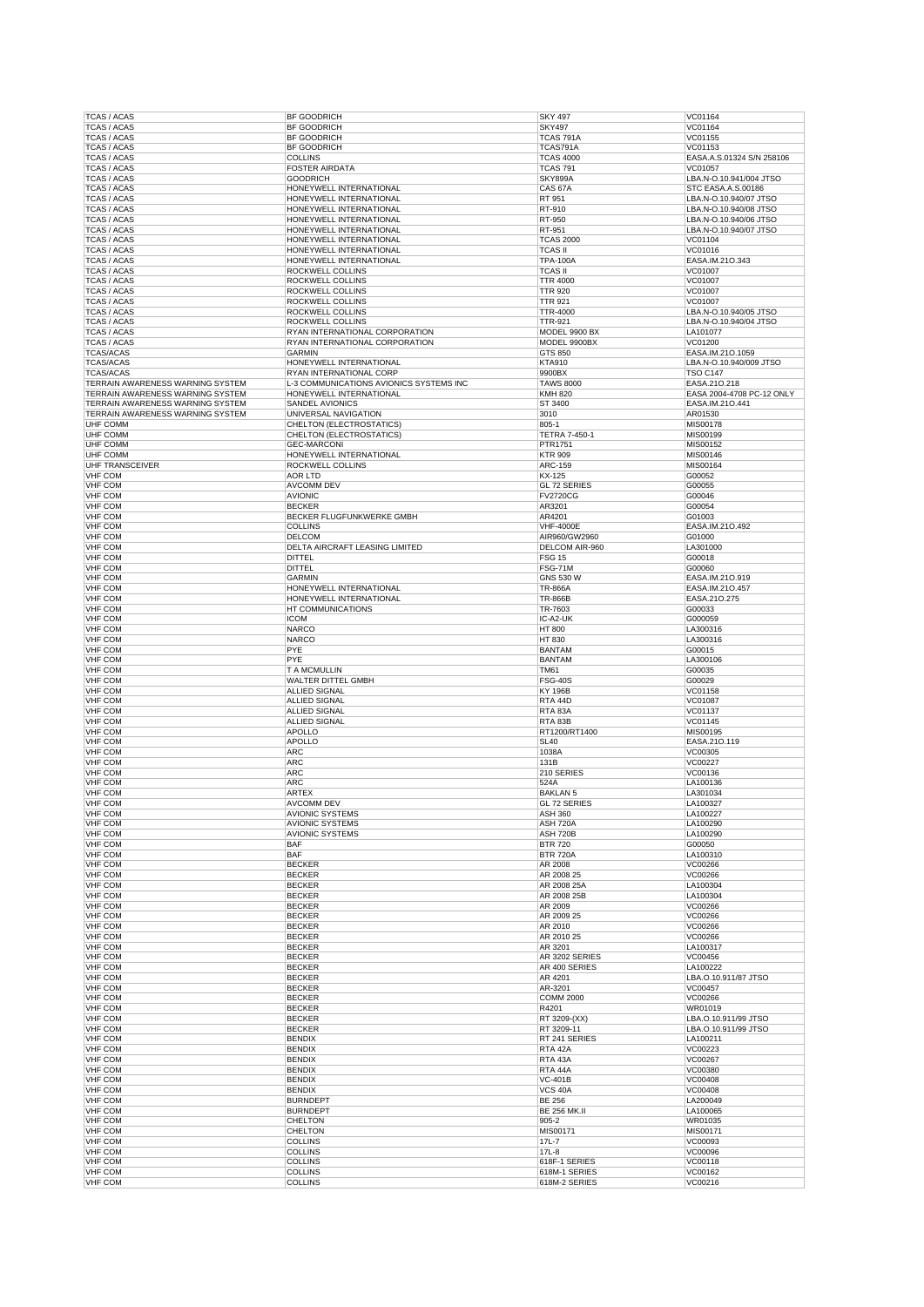| <b>VHF COM</b>                   | <b>COLLINS</b>                                     | 618M-3 SERIES                      | VC00272                          |
|----------------------------------|----------------------------------------------------|------------------------------------|----------------------------------|
| <b>VHF COM</b>                   | <b>COLLINS</b>                                     | <b>VHF 20</b>                      | VC00250                          |
| <b>VHF COM</b>                   | <b>COLLINS</b>                                     | VHF 20A                            | VC00250                          |
| <b>VHF COM</b>                   | <b>COLLINS</b>                                     | <b>VHF 20B</b>                     | VC00250                          |
| <b>VHF COM</b><br><b>VHF COM</b> | <b>COLLINS</b><br><b>COLLINS</b>                   | VHF 21 SERIES<br><b>VHF 21A</b>    | VC00399<br>VC00399               |
| <b>VHF COM</b>                   | <b>COLLINS</b>                                     | <b>VHF 21C</b>                     | VC01132                          |
| <b>VHF COM</b>                   | <b>COLLINS</b>                                     | <b>VHF 21D</b>                     | VC01132                          |
| <b>VHF COM</b>                   | <b>COLLINS</b>                                     | VHF 22 SERIES                      | VC00399                          |
| <b>VHF COM</b>                   | <b>COLLINS</b>                                     | VHF <sub>22A</sub>                 | VC00399                          |
| <b>VHF COM</b>                   | <b>COLLINS</b>                                     | VHF 22B                            | VC00399                          |
| <b>VHF COM</b>                   | <b>COLLINS</b>                                     | <b>VHF 22C</b>                     | VC01132                          |
| <b>VHF COM</b>                   | <b>COLLINS</b>                                     | VHF 22D                            | VC01132                          |
| <b>VHF COM</b><br><b>VHF COM</b> | <b>COLLINS</b><br><b>COLLINS</b>                   | VHF 250 SERIES<br>VHF 251 SERIES   | LA100248<br>LA100248             |
| <b>VHF COM</b>                   | <b>COLLINS</b>                                     | <b>VHF 253</b>                     | VC00374                          |
| <b>VHF COM</b>                   | <b>COLLINS</b>                                     | <b>VHF 422A</b>                    | VC00434                          |
| <b>VHF COM</b>                   | <b>COLLINS</b>                                     | <b>VHF 422B</b>                    | VC00434                          |
| <b>VHF COM</b>                   | <b>COLLINS</b>                                     | <b>VHF 422C</b>                    | VC01133                          |
| <b>VHF COM</b>                   | <b>COLLINS</b>                                     | <b>VHF 422D</b>                    | VC01133                          |
| <b>VHF COM</b>                   | <b>COLLINS</b>                                     | <b>VHF 700</b>                     | VC00372                          |
| <b>VHF COM</b>                   | <b>COLLINS</b>                                     | VHF 700 SERIES                     | VC00372                          |
| <b>VHF COM</b><br><b>VHF COM</b> | <b>COLLINS</b><br><b>COLLINS</b>                   | <b>VHF 700A</b><br><b>VHF-422C</b> | VC00372<br>VC01133               |
| <b>VHF COM</b>                   | <b>DITTEL</b>                                      | ATR-720 SERIES                     | LA100301                         |
| <b>VHF COM</b>                   | <b>DITTEL</b>                                      | <b>ATR-720B</b>                    | LA100301                         |
| <b>VHF COM</b>                   | DITTEL                                             | <b>FSG 90</b>                      | VC01139                          |
| <b>VHF COM</b>                   | <b>DITTEL</b>                                      | <b>FSG-40S</b>                     | G00029                           |
| <b>VHF COM</b>                   | <b>DITTEL</b>                                      | <b>FSG-70</b>                      | LA100331                         |
| <b>VHF COM</b>                   | DITTEL                                             | <b>FSG-71M</b>                     | LA100331                         |
| <b>VHF COM</b>                   | EDO-AIRE                                           | RT-551                             | LA100240                         |
| <b>VHF COM</b>                   | EDO-AIRE                                           | RT-551A                            | LA100240                         |
| <b>VHF COM</b>                   | EDO-AIRE                                           | RT-661 SERIES                      | LA100240                         |
| <b>VHF COM</b><br><b>VHF COM</b> | <b>EKCO</b><br><b>FILSER ELECTRONIC</b>            | CE 1140<br>ATR-500                 | WR00476<br>LBA.O.10.911/113 JTSO |
| <b>VHF COM</b>                   | FILSER ELECTRONIC GmbH                             | ATR 600                            | LBA.O.10.911/106 JTSO            |
| <b>VHF COM</b>                   | <b>FLIGHTMAX</b>                                   | ATR 600                            | LBA.O.10.911/106 JTSO            |
| <b>VHF COM</b>                   | <b>GARMIN INTERNATIONAL</b>                        | <b>SL40</b>                        | EASA.210.119                     |
| <b>VHF COM</b>                   | <b>GEC AVIONICS</b>                                | AD 120                             | <b>WR00800</b>                   |
| <b>VHF COM</b>                   | HONEYWELL INTERNATIONAL                            | KY-195                             | LA100195                         |
| <b>VHF COM</b>                   | HONEYWELL INTERNATIONAL                            | <b>KY-196A</b>                     | VC00324                          |
| <b>VHF COM</b>                   | HONEYWELL INTERNATIONAL                            | <b>KY-197A</b>                     | VC00324                          |
| <b>VHF COM</b>                   | HONEYWELL INTERNATIONAL                            | <b>RCZ 833B</b>                    | VC01004                          |
| <b>VHF COM</b>                   | HONEYWELL INTERNATIONAL                            | <b>RCZ 833C</b>                    | VC01004                          |
| <b>VHF COM</b><br><b>VHF COM</b> | HONEYWELL INTERNATIONAL<br>HONEYWELL INTERNATIONAL | <b>RCZ 833E</b><br><b>RCZ 833H</b> | VC01004<br>VC01004               |
| <b>VHF COM</b>                   | HONEYWELL INTERNATIONAL                            | <b>RCZ 850</b>                     | VC01004                          |
| <b>VHF COM</b>                   | HONEYWELL INTERNATIONAL                            | <b>RCZ 851</b>                     | VC01004                          |
| <b>VHF COM</b>                   | HONEYWELL INTERNATIONAL                            | <b>RCZ 851A</b>                    | VC01004                          |
| <b>VHF COM</b>                   | HONEYWELL INTERNATIONAL                            | <b>RCZ 851B</b>                    | VC01004                          |
| <b>VHF COM</b>                   | HONEYWELL INTERNATIONAL                            | <b>RCZ 851C</b>                    | VC01004                          |
| <b>VHF COM</b>                   | HONEYWELL INTERNATIONAL                            | <b>RCZ 851F</b>                    | VC01004                          |
| <b>VHF COM</b>                   | HONEYWELL INTERNATIONAL                            | <b>RCZ 853</b>                     | VC01004                          |
|                                  |                                                    |                                    |                                  |
| <b>VHF COM</b>                   | HONEYWELL INTERNATIONAL                            | <b>RCZ-831</b>                     | EASA.21O.012                     |
| <b>VHF COM</b>                   | HONEYWELL INTERNATIONAL                            | <b>RCZ-833G</b>                    | VC01004                          |
| <b>VHF COM</b>                   | HONEYWELL INTERNATIONAL                            | RTA-44D                            | LBA.N-O.10.911/105 JTSO          |
| <b>VHF COM</b>                   | HONEYWELL INTERNATIONAL                            | <b>TR-865A</b>                     | EASA.21O.010                     |
| <b>VHF COM</b>                   | ICOM (UK) LTD                                      | <b>IC A200</b>                     | LA301011                         |
| <b>VHF COM</b><br><b>VHF COM</b> | ICOM (UK) LTD                                      | IC A22E<br>IC-A3E                  | LA301039<br>LA301039             |
| <b>VHF COM</b>                   | ICOM (UK) LTD<br><b>JOLLIETT</b>                   | R12-2CD                            | LA300118                         |
| <b>VHF COM</b>                   | <b>KING</b>                                        | KTR 900 SERIES                     | VC00205                          |
| <b>VHF COM</b>                   | <b>KING</b>                                        | KTR 9000 SERIES                    | VC00212                          |
| <b>VHF COM</b>                   | <b>KING</b>                                        | KTR 905 SERIES                     | VC00276                          |
| <b>VHF COM</b>                   | <b>KING</b>                                        | <b>KTR 908</b>                     | VC00361                          |
| <b>VHF COM</b>                   | <b>KING</b>                                        | KTR 9100 SERIES                    | VC00212                          |
| <b>VHF COM</b>                   | <b>KING</b>                                        | KX-99                              | LA300342                         |
| VHF COM                          | <b>KING</b>                                        | KY 195 SERIES                      | LA100195<br>VC00324              |
| <b>VHF COM</b><br><b>VHF COM</b> | <b>KING</b><br><b>KING</b>                         | KY 196 SERIES<br>KY 197 SERIES     | VC00324                          |
| VHF COM                          | <b>KING</b>                                        | KY 90 SERIES                       | LA100033                         |
| <b>VHF COM</b>                   | <b>KING</b>                                        | KY 96A                             | VC00439                          |
| <b>VHF COM</b>                   | <b>KING</b>                                        | <b>KY 97A</b>                      | VC00439                          |
| <b>VHF COM</b>                   | <b>KING</b>                                        | KY-92                              | LA100272                         |
| <b>VHF COM</b>                   | <b>KING</b>                                        | KY-95 SERIES                       | LA100071                         |
| <b>VHF COM</b>                   | <b>MARCONI</b>                                     | AD 160                             | WR00637                          |
| <b>VHF COM</b>                   | <b>MARCONI</b>                                     | AD 170 SERIES                      | WR00728                          |
| <b>VHF COM</b><br><b>VHF COM</b> | <b>MARCONI</b><br><b>MARCONI</b>                   | TM-720<br>TM-721                   | LA100283<br>LA100283             |
| <b>VHF COM</b>                   | <b>MCMULLIN</b>                                    | TM-360                             | G00020                           |
| <b>VHF COM</b>                   | MICROAIR AVIONICS PTY LTD                          | MICROAIR 760                       | LA301068                         |
| <b>VHF COM</b>                   | <b>MILITARY</b>                                    | ARC 1                              | VC00007                          |
| <b>VHF COM</b>                   | <b>MILITARY</b>                                    | TR 1936                            | VC00054                          |
| <b>VHF COM</b>                   | <b>MILITARY</b>                                    | TR 1987                            | VC00105                          |
| <b>VHF COM</b>                   | <b>MURPHY</b>                                      | MR 60                              | WR00454                          |
| <b>VHF COM</b>                   | <b>MURPHY</b>                                      | MR 80 SERIES                       | WR00454                          |
| <b>VHF COM</b>                   | <b>NARCO</b>                                       | COM 10                             | LA1/300201                       |
| <b>VHF COM</b><br><b>VHF COM</b> | <b>NARCO</b><br><b>NARCO</b>                       | COM 10A<br>COM 11 SERIES           | LA1/300201<br>LA100199           |
| <b>VHF COM</b>                   | <b>NARCO</b>                                       | COM 110 TSO                        | LA1/300223                       |
| <b>VHF COM</b>                   | <b>NARCO</b>                                       | COM 111 SERIES TSO                 | LA100224                         |
| <b>VHF COM</b>                   | <b>NARCO</b>                                       | <b>COM 120 TSO</b>                 | VC00300                          |
| <b>VHF COM</b>                   | <b>NARCO</b>                                       | COM 800 SERIES                     | VC00355                          |
| <b>VHF COM</b>                   | <b>NARCO</b>                                       | <b>COM 810</b>                     | VC00355                          |
| <b>VHF COM</b>                   | <b>NARCO</b>                                       | <b>COM 811</b>                     | VC00355                          |
| <b>VHF COM</b>                   | <b>PARK AIR</b>                                    | 20A                                | LA300176                         |
| <b>VHF COM</b>                   | <b>PLESSEY</b>                                     | PTR 61E                            | WR00499                          |
| <b>VHF COM</b><br><b>VHF COM</b> | <b>RADIOSTAL</b><br><b>RADIOSTAL</b>               | $G-10$<br>G10 CA 11/3              | LA300018<br>LA300080             |
| <b>VHF COM</b>                   | RADIOSTAL                                          | $G-20()$                           | LA300064                         |
| <b>VHF COM</b>                   | <b>RADIOSTAL</b>                                   | TR-30                              | LA300179                         |
| <b>VHF COM</b>                   | <b>RCA</b>                                         | AVC 110 SERIES                     | VC00232                          |
| <b>VHF COM</b>                   | <b>RCA</b>                                         | AVC 111 SERIES                     | VC00232                          |
| <b>VHF COM</b><br>VHF COM        | ROCKWELL COLLINS<br>ROCKWELL COLLINS               | 618M-4<br>618M-4A                  | VC01079<br>VC01078               |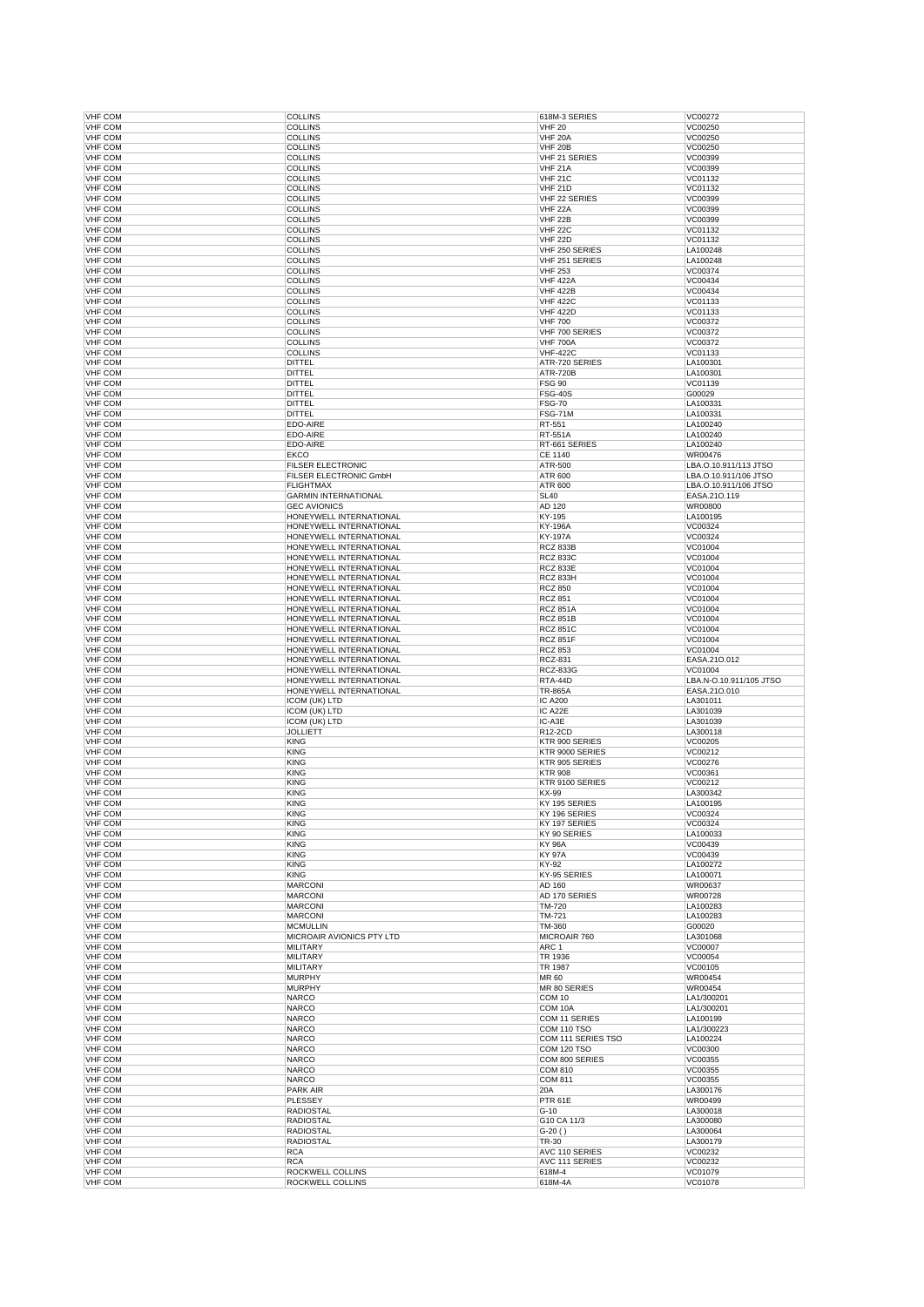| <b>VHF COM</b>                           | ROCKWELL COLLINS            | 618M-5                      | VC01127                 |
|------------------------------------------|-----------------------------|-----------------------------|-------------------------|
|                                          | ROCKWELL COLLINS            | 618M-5A                     | VC01130                 |
| <b>VHF COM</b>                           | ROCKWELL COLLINS            | AN/ARC-182(V)               | MIS00160                |
| <b>VHF COM</b>                           | ROCKWELL COLLINS            | <b>VHF 700B</b>             | VC01118                 |
| VHF COM                                  | <b>ROCKWELL COLLINS</b>     | <b>VHF 900</b>              | VC01042                 |
| <b>VHF COM</b>                           | ROCKWELL COLLINS            | <b>VHF 900B</b>             | VC01115                 |
| <b>VHF COM</b>                           | ROCKWELL COLLINS            | <b>VHF-4000</b>             | LBA.N-O.10.911/112 JTSO |
| <b>VHF COM</b>                           | ROCKWELL COLLINS            | <b>VHF-920</b>              | LBA.N-O.10.911/108 JTSO |
| <b>VHF COM</b>                           | SERPE-IESM                  | <b>VHF 251A</b>             | VC01032                 |
| <b>VHF COM</b>                           | <b>SHORROCK</b>             | <b>TSR</b>                  | LA200088                |
| <b>VHF COM</b>                           | <b>SKYCRAFTERS</b>          | <b>SKY-505</b>              | LA300173                |
| <b>VHF COM</b>                           | <b>STC</b>                  | STR 12D                     | <b>WR00500</b>          |
| <b>VHF COM</b>                           | <b>T R AIRCOMMS</b>         | TM 721                      | LA100321                |
| <b>VHF COM</b>                           | <b>TERRA CORP</b>           | <b>TPX 720</b>              | LA300300                |
| <b>VHF COM</b>                           | <b>TERRA CORP</b>           | <b>TX 760D</b>              | LA301009                |
| <b>VHF COM</b>                           | THALES AIRBORNE SYSTEMS     | <b>EVR 750</b>              | F.O.125 JTSO            |
| <b>VHF COM</b>                           | <b>THOMSON CSF</b>          | <b>EVR 716</b>              | VC01101                 |
| <b>VHF COM</b>                           | <b>THOMSON CSF</b>          | EVR 750-03-XXXXX            | F.O.004                 |
| <b>VHF COM</b>                           | <b>THOMSON CSF</b>          | EVR716-11-(XXXXX)           | F.O.025                 |
| <b>VHF COM</b>                           | <b>TKM</b>                  | MX 11                       | VC01085                 |
| <b>VHF COM</b>                           | W DITTEL                    | <b>FGS 60</b>               | VC00358                 |
| <b>VHF COM</b>                           | W DITTEL                    | FSG <sub>2T</sub>           | LBA.O.10.911/103 JTSO   |
| <b>VHF COM</b>                           | W DITTEL                    | <b>FSG 50</b>               | VC00358                 |
| <b>VHF COM</b>                           | W DITTEL                    | <b>FSG 60</b>               | VC00358                 |
| <b>VHF COM</b>                           | W DITTEL                    | FSG 60M                     | VC00358                 |
| <b>VHF COM</b>                           | W DITTEL                    | <b>FSG 90</b>               | LBA.O.10.911/98 JTSO    |
| <b>VHF COM</b>                           | <b>WILCOX</b>               | 807A                        | VC00187                 |
| <b>VHF COM</b>                           | <b>WULFSBERG</b>            | WT 200                      | VC00291                 |
| <b>VHF COM</b>                           | <b>WULFSBERG</b>            | WT 2000                     | VC00298                 |
| <b>VHF COM TRANSCEIVER</b>               | <b>FILSER</b>               | ATR833A                     | EASA.21O.270            |
| VHF COM/ATC 1090                         | HONEYWELL INTERNATIONAL     | <b>RCZ 833B</b>             | VC01004                 |
| VHF COM/ATC 1090                         | HONEYWELL INTERNATIONAL     | <b>RCZ 833E</b>             | VC01004                 |
| VHF COM/ATC 1090                         | HONEYWELL INTERNATIONAL     | <b>RCZ 850</b>              | VC01004                 |
|                                          | HONEYWELL INTERNATIONAL     |                             |                         |
| VHF COM/ATC 1090<br>VHF COM/ATC 1090     |                             | <b>RCZ 851</b>              | VC01004<br>VC01004      |
|                                          | HONEYWELL INTERNATIONAL     | <b>RCZ 851A</b>             |                         |
| VHF COM/ATC 1090                         | HONEYWELL INTERNATIONAL     | <b>RCZ 851B</b>             | VC01004                 |
| VHF COM/ATC 1090                         | HONEYWELL INTERNATIONAL     | <b>RCZ 851F</b>             | VC01004                 |
| VHF COM/ATC 1090                         | HONEYWELL INTERNATIONAL     | RCZ-833G                    | VC01004                 |
| VHF COM/GPS                              | ALLIED SIGNAL               | <b>KLX 135</b>              | LA301036                |
| <b>VHF COM/GPS</b>                       | <b>GARMIN INTERNATIONAL</b> | <b>GNC 250</b>              | LA101043                |
| <b>VHF COM/GPS</b>                       | <b>GARMIN INTERNATIONAL</b> | <b>GNC 250XL</b>            | LA101043                |
| <b>VHF COM/GPS</b>                       | <b>GARMIN INTERNATIONAL</b> | <b>GNC 300</b>              | LA101048                |
| VHF COM/GPS                              | <b>GARMIN INTERNATIONAL</b> | GNC 300XL                   | VC01135                 |
| <b>VHF COM/GPS</b>                       | <b>GARMIN INTERNATIONAL</b> | <b>GNC 420</b>              | LA101072                |
| <b>VHF COM/NAV</b>                       | <b>APOLLO</b>               | <b>SL30</b>                 | LBA.N-O.10.985/005 JTSO |
| <b>VHF COM/NAV</b>                       | ALLIED SIGNAL               | KX 155                      | LA101079                |
| <b>VHF COM/NAV</b>                       | <b>ALLIED SIGNAL</b>        | <b>KX 155A</b>              | LA101052                |
| <b>VHF COM/NAV</b>                       | ALLIED SIGNAL               | KX155/KX165                 | LA101079                |
| <b>VHF COM/NAV</b>                       | ARC                         | 308 SERIES                  | LA100196                |
| <b>VHF COM/NAV</b>                       | <b>ARC</b>                  | 328 SERIES                  | LA100196                |
| <b>VHF COM/NAV</b>                       | <b>ARC</b>                  | 385A                        | LA100264                |
| <b>VHF COM/NAV</b>                       | <b>ARC</b>                  | 422A                        | LA100217                |
| <b>VHF COM/NAV</b>                       | ARC                         | 428A                        | LA100217                |
| <b>VHF COM/NAV</b>                       | <b>ARC</b>                  | 485A                        | LA100264                |
| <b>VHF COM/NAV</b>                       | <b>ARC</b>                  | 485B                        | LA100264                |
| <b>VHF COM/NAV</b>                       | <b>ARC</b>                  | 514 SERIES                  | LA100112                |
| <b>VHF COM/NAV</b>                       | <b>ARC</b>                  | 515 SERIES                  | LA100112                |
| <b>VHF COM/NAV</b>                       | ARC                         | 516A                        | LA200101                |
| <b>VHF COM/NAV</b>                       | <b>ARC</b>                  | 522 SERIES                  | LA100156                |
| <b>VHF COM/NAV</b>                       | <b>ARC</b>                  | 528 SERIES                  | LA100196                |
|                                          | <b>ARC</b>                  | 540 SERIES                  | LA100112                |
|                                          |                             |                             |                         |
| <b>VHF COM/NAV</b>                       |                             |                             |                         |
| <b>VHF COM/NAV</b>                       | <b>ARC</b>                  | RT-328T                     | LA100196                |
| <b>VHF COM/NAV</b>                       | <b>AVIONIC SYS/ICOM</b>     | IC A2 UK                    | LA300329                |
| <b>VHF COM/NAV</b>                       | <b>BENDIX</b>               | BX 2000 SYSTEM              | VC00313                 |
| <b>VHF COM/NAV</b>                       | <b>BENDIX</b>               | <b>CNS 220</b>              | LA1/300148              |
| <b>VHF COM/NAV</b>                       | <b>BENDIX</b>               | <b>CNS 220B</b>             | LA1/300148              |
| <b>VHF COM/NAV</b>                       | <b>BENDIX</b>               | M 450                       | LA100105                |
| <b>VHF COM/NAV</b>                       | <b>BENDIX</b>               | <b>RA 21A</b>               | VC00113                 |
| <b>VHF COM/NAV</b>                       | <b>BENDIX/KING</b>          | KX 125                      | LA301029                |
| <b>VHF COM/NAV</b>                       | <b>BENDIX/KING</b>          | KX 155                      | LA101079                |
| <b>VHF COM/NAV</b>                       | <b>BENDIX/KING</b>          | KX 165                      | LA101079                |
| <b>VHF COM/NAV</b>                       | <b>COLLINS</b>              | 51R-7A                      | VC00175                 |
| <b>VHF COM/NAV</b>                       | <b>COLLINS</b>              | 51R-8A                      | VC00175                 |
| <b>VHF COM/NAV</b>                       | <b>COLLINS</b>              | 51X-2 SERIES                | VC00091                 |
| <b>VHF COM/NAV</b>                       | <b>COLLINS</b>              | 51X-3 SERIES                | VC00108                 |
| <b>VHF COM/NAV</b>                       | DARE                        | <b>480 SERIES MICROSTAR</b> | VC00154                 |
| <b>VHF COM/NAV</b>                       | EDO-AIRE                    | RT 563 SERIES               | LA100259                |
| <b>VHF COM/NAV</b>                       | EDO-AIRE                    | RT-553 SERIES               | LA1/300244              |
| <b>VHF COM/NAV</b>                       | <b>GARMIN INTERNATIONAL</b> | APOLLO SL30                 | LBA.N-O.10.985/005 JTSO |
| <b>VHF COM/NAV</b>                       | HONEYWELL INTERNATIONAL     | <b>KX 165A</b>              | LBA.N-O.10.985/02 JTSO  |
| <b>VHF COM/NAV</b>                       | HONEYWELL INTERNATIONAL     | KX-155/KX-165               | LA101079                |
| <b>VHF COM/NAV</b>                       | HONEYWELL INTERNATIONAL     | <b>NC-860A</b>              | EASA.21O.450            |
| <b>VHF COM/NAV</b>                       | HONEYWELL INTERNATIONAL     | <b>RCZ-833</b>              | VC01004                 |
| <b>VHF COM/NAV</b>                       | <b>ICOM</b>                 | IC-A20                      | LA300341                |
| <b>VHF COM/NAV</b>                       | <b>KING</b>                 | KN-53                       | VC01097                 |
| <b>VHF COM/NAV</b>                       | <b>KING</b>                 | KX 145                      | LA1/300247              |
| <b>VHF COM/NAV</b>                       | <b>KING</b>                 | KX 155                      | LA101079                |
| <b>VHF COM/NAV</b>                       | <b>KING</b>                 | KX 165                      | LA101079                |
| <b>VHF COM/NAV</b>                       | <b>KING</b>                 | KX-120 SERIES               | LA100073                |
| <b>VHF COM/NAV</b>                       | <b>KING</b>                 | KX-130 SERIES               | LA100073                |
| <b>VHF COM/NAV</b>                       | <b>KING</b>                 | KX-150 SERIES               | LA200077                |
| <b>VHF COM/NAV</b>                       | <b>KING</b>                 | KX-160 SERIES               | LA100104                |
| <b>VHF COM/NAV</b>                       | <b>KING</b>                 | KX-170 SERIES               | LA100180                |
| <b>VHF COM/NAV</b>                       | <b>KING</b>                 | KX-170B SERIES              | LA100180                |
| <b>VHF COM/NAV</b>                       | <b>KING</b>                 | KX-175 SERIES               | LA100180                |
| <b>VHF COM/NAV</b>                       | <b>MOTOROLA</b>             | M-135                       | LA100054                |
| <b>VHF COM/NAV</b>                       | <b>NARCO</b>                | <b>ESCORT II</b>            | LA300328                |
| <b>VHF COM/NAV</b>                       | <b>NARCO</b>                | MARK 12 SERIES              | LA100084                |
| <b>VHF COM/NAV</b>                       | NARCO                       | MARK 12D                    | LA300305                |
| <b>VHF COM/NAV</b>                       | <b>NARCO</b>                | MK 12 A.J.W.(A)             | LA100091                |
| <b>VHF COM/NAV</b>                       | <b>NARCO</b>                | <b>MK 12D</b>               | LA300305                |
| <b>VHF COM/NAV</b>                       | <b>NARCO</b>                | <b>MK 12E</b>               | LA1/300345              |
| <b>VHF COM/NAV</b>                       | <b>NARCO</b>                | MK 24 SERIES                | LA100138                |
| <b>VHF COM/NAV</b><br><b>VHF COM/NAV</b> | NARCO<br><b>NARCO</b>       | MK.10<br><b>MK.16-UK</b>    | LA300069<br>LA100184    |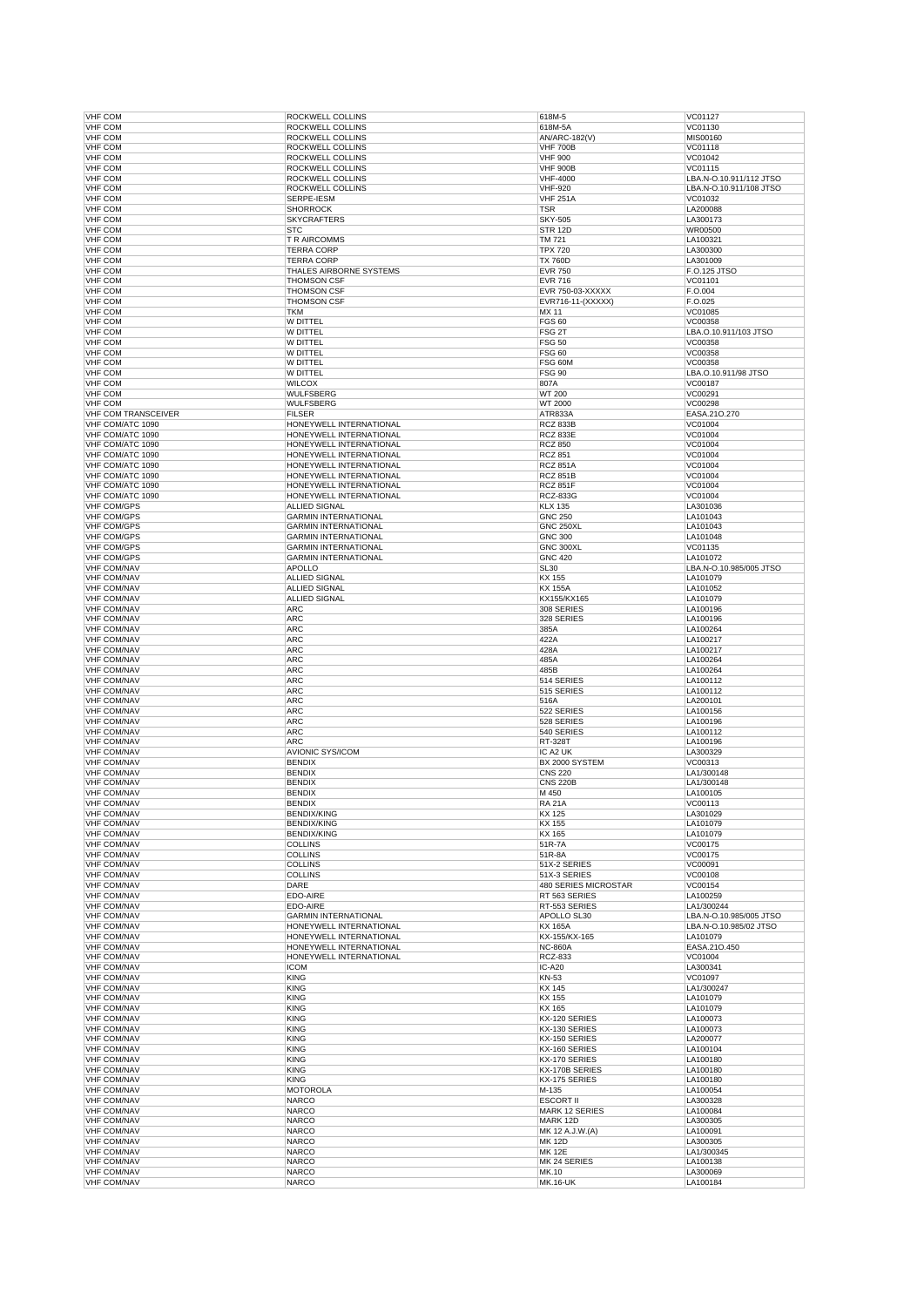| <b>VHF COM/NAV</b>               | <b>NARCO</b>                | <b>NAV 110 TSO</b>               | LA1/300223                |
|----------------------------------|-----------------------------|----------------------------------|---------------------------|
| <b>VHF COM/NAV</b>               | <b>NARCO</b>                | <b>NCS 812</b>                   | LA1/300345                |
| <b>VHF COM/NAV</b>               | <b>NARCO</b>                | VHT <sub>4</sub>                 | LA300010                  |
| <b>VHF COM/NAV</b>               | <b>ROCKWELL COLLINS</b>     | 313N SERIES                      | VC00160                   |
| <b>VHF COM/NAV</b>               | <b>TKM</b>                  | MX 385                           | LFV.SE B03/02             |
| <b>VHF COM/NAV</b>               | <b>TKM</b>                  | MX-170 SERIES                    | LA301074                  |
| <b>VHF COM/NAV</b>               | <b>TKM</b>                  | <b>MX-170C</b>                   | EASA.A.C.01520 AC S/N 237 |
| <b>VHF COM/NAV</b>               | <b>TKM</b>                  | MX-300                           |                           |
|                                  |                             |                                  | LA100333                  |
| <b>VHF COM/NAV</b>               | <b>WIN INDUSTRIES</b>       | HBA-2                            | LA301017                  |
| VHF COM/NAV/GPS                  | <b>GARMIN INTERNATIONAL</b> | <b>GIA 63W</b>                   | EASA.IM.21O.621           |
| VHF COM/NAV/GPS                  | <b>GARMIN INTERNATIONAL</b> | <b>CNX80</b>                     | LBA.N-O.10.985/014 JTSO   |
| <b>VHF COM/NAV/GPS</b>           | <b>GARMIN INTERNATIONAL</b> | GIA 63                           | EASA.210.216              |
| VHF COM/NAV/GPS                  | <b>GARMIN INTERNATIONAL</b> | GIA63                            | EASA.210.216 DO NOT USE   |
| VHF COM/NAV/GPS                  | <b>GARMIN INTERNATIONAL</b> | <b>GNS 430</b>                   | LA101059                  |
| VHF COM/NAV/GPS                  | <b>GARMIN INTERNATIONAL</b> | <b>GNS 480</b>                   | EASA.R.S.01017 AC S/N1049 |
| VHF COM/NAV/GPS                  | <b>GARMIN INTERNATIONAL</b> | GNS 530                          | LA101067                  |
| <b>VHF COMM</b>                  | <b>AOR LTD</b>              | TR-720                           | LA300315                  |
| <b>VHF COMM</b>                  | <b>CHELTON AVIONICS</b>     | <b>CVC-151</b>                   |                           |
|                                  |                             |                                  | EASA.IM.210.704           |
| <b>VHF COMM</b>                  | HONEYWELL INTERNATIONAL     | <b>TR-865B</b>                   | EASA.21O.274              |
| <b>VHF COMM</b>                  | <b>NARCO</b>                | COM 111 SERIES TSO               | LA100224                  |
| <b>VHF COMM</b>                  | T A McMullin                | TM6                              | G00027                    |
| <b>VHF COMMS</b>                 | <b>DITTEL</b>               | <b>FSG 15</b>                    | G00018                    |
| <b>VHF DATA LINK</b>             | <b>GLOBAL</b>               | 400 045500 SERIES                | VC00411                   |
| <b>VHF HOMING</b>                | <b>BECKER</b>               | ZG <sub>2</sub>                  | LA301022                  |
| <b>VHF NAV</b>                   | <b>BECKER</b>               | <b>NAV 3300</b>                  | EASA.210.738              |
| <b>VHF NAV</b>                   | <b>ALLIED SIGNAL</b>        | KNR 630 SERIES                   | VC00280                   |
| <b>VHF NAV</b>                   | <b>ALLIED SIGNAL</b>        | <b>RIA 35B</b>                   | VC01086                   |
| <b>VHF NAV</b>                   | ALLIED SIGNAL               | <b>RVA 33A</b>                   | VC00252                   |
|                                  |                             |                                  |                           |
| <b>VHF NAV</b>                   | <b>ARC</b>                  | 1043A                            | VC00270                   |
| <b>VHF NAV</b>                   | <b>ARC</b>                  | 1048A                            | VC00306                   |
| <b>VHF NAV</b>                   | ARC                         | 1048B                            | VC00306                   |
| <b>VHF NAV</b>                   | <b>ARC</b>                  | 319A                             | LA100124                  |
| <b>VHF NAV</b>                   | <b>ARC</b>                  | 41A M1                           | VC00226                   |
| <b>VHF NAV</b>                   | <b>ARC</b>                  | 443 SERIES                       | LA100155                  |
| <b>VHF NAV</b>                   | <b>ARC</b>                  | 543 SERIES                       | LA100155                  |
| <b>VHF NAV</b>                   | ARC                         | 841A                             | VC00226                   |
| <b>VHF NAV</b>                   | <b>ARC</b>                  | 843A                             | VC00270                   |
|                                  |                             |                                  |                           |
| <b>VHF NAV</b>                   | <b>ARC</b>                  | R 442A                           | LA100217                  |
| <b>VHF NAV</b>                   | <b>AVIONIC SYSTEMS</b>      | <b>ASH 200</b>                   | LA300313                  |
| <b>VHF NAV</b>                   | <b>BECKER</b>               | NAV 2000 SERIES                  | VC00327                   |
| <b>VHF NAV</b>                   | <b>BECKER</b>               | <b>NAV 3000</b>                  | VC00436                   |
| <b>VHF NAV</b>                   | <b>BECKER</b>               | <b>NAV 3301</b>                  | VC00436                   |
| <b>VHF NAV</b>                   | <b>BECKER</b>               | <b>NAV 5300</b>                  | LBA.O.10.922/94 JTSO      |
| <b>VHF NAV</b>                   | <b>BECKER</b>               | <b>NR 2020</b>                   | VC00327                   |
| <b>VHF NAV</b>                   | <b>BECKER</b>               | NR 3301S                         | LA300340                  |
| <b>VHF NAV</b>                   |                             |                                  |                           |
|                                  | <b>BENDIX</b>               | GSA 8A                           | VC00107                   |
| <b>VHF NAV</b>                   | <b>BENDIX</b>               | <b>RIA 32A</b>                   | VC00279                   |
| <b>VHF NAV</b>                   | <b>BENDIX</b>               | <b>RIA 35A</b>                   | VC00384                   |
| <b>VHF NAV</b>                   | <b>BENDIX</b>               | <b>RN 242</b>                    | LA100212                  |
| <b>VHF NAV</b>                   | <b>BENDIX</b>               | <b>RNA 26C</b>                   | VC00219                   |
| <b>VHF NAV</b>                   | <b>BENDIX</b>               | RNA 34A                          | VC00375                   |
| <b>VHF NAV</b>                   | <b>BENDIX</b>               | RNA 34AF                         | VC00375                   |
| <b>VHF NAV</b>                   | <b>BENDIX</b>               | RVA 33A                          | VC00252                   |
| <b>VHF NAV</b>                   | <b>BENDIX</b>               | <b>VN 411B</b>                   | VC00407                   |
|                                  |                             |                                  |                           |
| <b>VHF NAV</b>                   | <b>BENDIX</b>               | <b>VNS 41A</b>                   | VC00407                   |
| <b>VHF NAV</b>                   | <b>CHELTON</b>              | 7-429/1                          | WR01044                   |
| <b>VHF NAV</b>                   | <b>COLLINS</b>              | 51R-10 SERIES                    | VC00331                   |
| <b>VHF NAV</b>                   | <b>COLLINS</b>              | 51R-3                            | VC00040                   |
| <b>VHF NAV</b>                   | <b>COLLINS</b>              | 51R-6                            | VC00172                   |
| <b>VHF NAV</b>                   | <b>COLLINS</b>              | 51R-7                            | VC00175                   |
| <b>VHF NAV</b>                   | <b>COLLINS</b>              | 51R-8                            | VC00175                   |
| <b>VHF NAV</b>                   | <b>COLLINS</b>              | 51RV-1 SERIES                    | VC00170                   |
| <b>VHF NAV</b>                   | <b>COLLINS</b>              |                                  |                           |
| <b>VHF NAV</b>                   |                             | 51RV-2B                          | VC00217                   |
|                                  | <b>COLLINS</b>              | 51RV-4 SERIES                    | VC00331                   |
| <b>VHF NAV</b>                   | <b>COLLINS</b>              | $51V-1$                          | VC00039                   |
| <b>VHF NAV</b>                   | <b>COLLINS</b>              | 51V-2                            | VC00039                   |
| <b>VHF NAV</b>                   | <b>COLLINS</b>              | 51V-3                            | VC00094                   |
| <b>VHF NAV</b>                   | <b>COLLINS</b>              | 51V-4 SERIES                     | VC00147                   |
| <b>VHF NAV</b>                   | <b>COLLINS</b>              | 51V-5                            | VC00181                   |
| <b>VHF NAV</b>                   | <b>COLLINS</b>              | GLS-350 SERIES                   | LA100250                  |
| <b>VHF NAV</b>                   | <b>COLLINS</b>              | <b>ILS 70</b>                    | VC00254                   |
| <b>VHF NAV</b>                   | <b>COLLINS</b>              | <b>ILS 700</b>                   | VC00397                   |
| <b>VHF NAV</b>                   | <b>COLLINS</b>              | <b>ILS 720</b>                   | VC01020                   |
| <b>VHF NAV</b>                   | <b>COLLINS</b>              |                                  | LA100250                  |
| <b>VHF NAV</b>                   |                             |                                  |                           |
|                                  |                             | <b>VIR 350</b>                   |                           |
| <b>VHF NAV</b>                   | <b>COLLINS</b>              | <b>VIR 351</b>                   | LA100250                  |
|                                  | <b>DECCA</b>                | RD 671 SERIES                    | WR00735                   |
| <b>VHF NAV</b>                   | <b>DECCA</b>                | <b>RGA 671A</b>                  | WR00731                   |
| <b>VHF NAV</b>                   | <b>DECCA</b>                | RV 671 SERIES                    | WR00733                   |
| <b>VHF NAV</b>                   | <b>DECCA</b>                | <b>RVA 671A</b>                  | WR00733                   |
| <b>VHF NAV</b>                   | <b>DITTEL</b>               | <b>FNG-20A</b>                   | LBA.10.922/53             |
| <b>VHF NAV</b>                   | EDO-AIRE                    | R-552                            | LA100221                  |
| <b>VHF NAV</b>                   | EDO-AIRE                    | R-554                            | LA100221                  |
|                                  | EDO-AIRE                    |                                  | LA100221                  |
| <b>VHF NAV</b>                   |                             | R-662                            | LA100221                  |
| <b>VHF NAV</b>                   | EDO-AIRE                    | R-664                            |                           |
| <b>VHF NAV</b>                   | HONEYWELL INTERNATIONAL     | KI-204                           | VC00280                   |
| <b>VHF NAV</b>                   | HONEYWELL INTERNATIONAL     | KI-208                           | LA300261                  |
| <b>VHF NAV</b>                   | HONEYWELL INTERNATIONAL     | KNI-520                          | VC00210                   |
| <b>VHF NAV</b>                   | HONEYWELL INTERNATIONAL     | <b>NV-875A</b>                   | EASA.21O.009              |
| <b>VHF NAV</b>                   | HONEYWELL INTERNATIONAL     | <b>NV-875B</b>                   | EASA.21.0.272             |
| <b>VHF NAV</b>                   | HONEYWELL INTERNATIONAL     | <b>VHF NAV</b>                   | LA101054                  |
| <b>VHF NAV</b>                   | <b>KING</b>                 | <b>KGS 680</b>                   | VC00211                   |
| <b>VHF NAV</b>                   | <b>KING</b>                 | <b>KGS 681</b>                   | VC00211                   |
| <b>VHF NAV</b>                   |                             |                                  | LA100180                  |
| <b>VHF NAV</b>                   | KING<br><b>KING</b>         | KI-211 SERIES<br>KI-212          | LA100104                  |
|                                  |                             |                                  |                           |
| <b>VHF NAV</b>                   | <b>KING</b>                 | KI-213                           | LA100180                  |
| <b>VHF NAV</b>                   | <b>KING</b>                 | KI-214                           | LA100180                  |
| <b>VHF NAV</b>                   | <b>KING</b>                 | KN 50 SERIES                     | LA100043                  |
| <b>VHF NAV</b>                   | <b>KING</b>                 | KN 53                            | VC00323                   |
| <b>VHF NAV</b>                   | <b>KING</b>                 | <b>KN75</b>                      | VC00301                   |
| <b>VHF NAV</b>                   | <b>KING</b>                 | <b>KN-70</b>                     | LA100190                  |
| <b>VHF NAV</b>                   | <b>KING</b>                 | <b>KN-73</b>                     | LA100190                  |
|                                  |                             |                                  |                           |
| <b>VHF NAV</b>                   | <b>KING</b>                 | KNR 600 SERIES                   | VC00210                   |
| <b>VHF NAV</b>                   | <b>KING</b>                 | KNR 6030                         | VC00330                   |
| <b>VHF NAV</b><br><b>VHF NAV</b> | <b>KING</b><br>KING         | <b>KNR 615</b><br><b>KNR 630</b> | VC00288<br>VC00280        |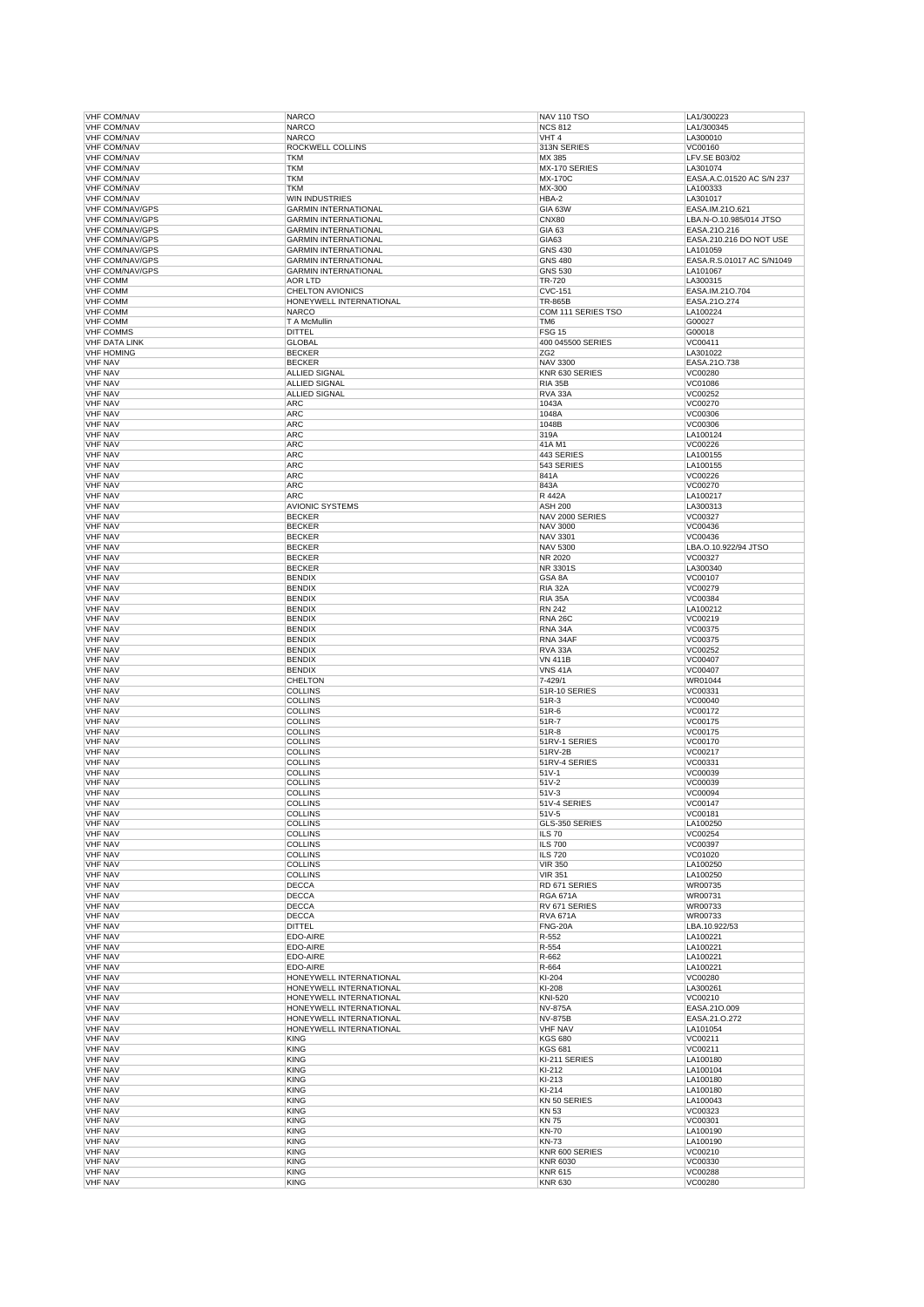| <b>VHF NAV</b>                                   |                                             | <b>KNR 632</b>                    |                         |
|--------------------------------------------------|---------------------------------------------|-----------------------------------|-------------------------|
|                                                  | <b>KING</b>                                 |                                   | VC00280                 |
| <b>VHF NAV</b>                                   | <b>KING</b>                                 | <b>KNR 634A</b>                   | VC00365                 |
| <b>VHF NAV</b>                                   | <b>KING</b>                                 | KNR 660 SERIES                    | VC00210                 |
| <b>VHF NAV</b>                                   | <b>KING</b>                                 | KNR 661 SERIES                    | VC00210                 |
| <b>VHF NAV</b>                                   | <b>KING</b>                                 | KR 40 SERIES                      | LA100043                |
| <b>VHF NAV</b>                                   | <b>MARCONI ELLIOT</b>                       | <b>E NVA 21</b>                   | WR00627                 |
|                                                  | <b>NARCO</b>                                |                                   |                         |
| <b>VHF NAV</b>                                   |                                             | MK 8 (OMNIGATOR)                  | LA300140                |
| <b>VHF NAV</b>                                   | <b>NARCO</b>                                | <b>NAV 10</b>                     | LA300201                |
| <b>VHF NAV</b>                                   | <b>NARCO</b>                                | <b>NAV 11</b>                     | LA100200                |
| <b>VHF NAV</b>                                   | <b>NARCO</b>                                | <b>NAV 111 TSO</b>                | LA100225                |
| <b>VHF NAV</b>                                   | <b>NARCO</b>                                | <b>NAV 112 TSO</b>                | LA1/300225              |
| <b>VHF NAV</b>                                   | <b>NARCO</b>                                | <b>NAV 114 TSO</b>                | LA100226                |
|                                                  |                                             |                                   |                         |
| <b>VHF NAV</b>                                   | <b>NARCO</b>                                | <b>NAV 12</b>                     | LA100200                |
| <b>VHF NAV</b>                                   | <b>NARCO</b>                                | <b>NAV 121 TSO</b>                | LA100260                |
| <b>VHF NAV</b>                                   | <b>NARCO</b>                                | NAV 124 TSO SERIES                | LA100268                |
| <b>VHF NAV</b>                                   | <b>NARCO</b>                                | <b>NAV 14</b>                     | LA100203                |
| <b>VHF NAV</b>                                   | <b>NARCO</b>                                | <b>NAV 824</b>                    | LA100299                |
| <b>VHF NAV</b>                                   | <b>NARCO</b>                                | <b>NAV 825</b>                    | LA100299                |
|                                                  |                                             |                                   |                         |
| <b>VHF NAV</b>                                   | <b>NARCO</b>                                | <b>NAV-121 TSO</b>                | LA100260                |
| <b>VHF NAV</b>                                   | <b>NARCO</b>                                | <b>UGR-1 SERIES</b>               | LA100075                |
| <b>VHF NAV</b>                                   | <b>NARCO</b>                                | <b>UGR-2 SERIES</b>               | LA100137                |
| <b>VHF NAV</b>                                   | <b>NARCO</b>                                | UGR-3                             | LA100137                |
| <b>VHF NAV</b>                                   | <b>RCA</b>                                  | AVN 210 SERIES                    | VC00228                 |
|                                                  |                                             |                                   |                         |
| <b>VHF NAV</b>                                   | <b>RCA</b>                                  | AVN 220 SERIES                    | VC00228                 |
| <b>VHF NAV</b>                                   | ROCKWELL COLLINS                            | 51R-11/A                          | VC01170                 |
| <b>VHF NAV</b>                                   | ROCKWELL COLLINS                            | 51RV-5                            | VC01075                 |
| <b>VHF NAV</b>                                   | ROCKWELL COLLINS                            | 51RV-5B                           | VC01074                 |
| <b>VHF NAV</b>                                   | ROCKWELL COLLINS                            | 51RV-5D                           | VC01076                 |
|                                                  |                                             |                                   |                         |
| <b>VHF NAV</b>                                   | ROCKWELL COLLINS                            | <b>ILS 900</b>                    | VC01052                 |
| <b>VHF NAV</b>                                   | ROCKWELL COLLINS                            | <b>ILS-70</b>                     | VC00254                 |
| <b>VHF NAV</b>                                   | ROCKWELL COLLINS                            | <b>VOR 700A</b>                   | VC01049                 |
| <b>VHF NAV</b>                                   | <b>STC</b>                                  | SR 14 SERIES                      | WR00478                 |
| <b>VHF NAV</b>                                   | <b>STC</b>                                  | <b>SR 15C</b>                     | WR00478                 |
| <b>VHF NAV</b>                                   | <b>TERRA CORP</b>                           | <b>TN 200D</b>                    | LA301013                |
|                                                  |                                             |                                   |                         |
| VHF NAV/AREA NAV                                 | <b>KING</b>                                 | <b>KNR 665</b>                    | VC00288                 |
| VHF NAV/AREA NAV                                 | <b>KING</b>                                 | <b>KNR 665A</b>                   | VC00288                 |
| VHF NAV/AREA NAV                                 | <b>KING</b>                                 | <b>KNS 81</b>                     | VC00346                 |
| VHF NAV/AREA NAV                                 | <b>NARCO</b>                                | <b>NS-801</b>                     | LA100330                |
| VHF NAV/DME/AREA NAV                             |                                             |                                   |                         |
|                                                  | <b>KING</b>                                 | <b>KNS-80</b>                     | LA100277                |
| VHF NAV/DME/AREA NAV                             | <b>NARCO</b>                                | <b>NS-800</b>                     | LA100330                |
| VHF NAV/GPS NAV/AREA NAV                         | <b>NARCO</b>                                | <b>NS 9000</b>                    | LA101008                |
| VHF NAV/GPS NAV/AREA NAV                         | UNIVERSAL NAVIGATION                        | UNS-1K                            | VC01201                 |
| <b>VHF NAV/MARKER</b>                            | <b>GARMIN INTERNATIONAL</b>                 | <b>GMA 1347D</b>                  | EASA.IM.210.647         |
|                                                  |                                             |                                   |                         |
| <b>VHF NAV/MARKER</b>                            | HONEYWELL INTERNATIONAL                     | NV-855                            | TSO C34E                |
| <b>VHF NAV/MARKER</b>                            | <b>ALLIED SIGNAL</b>                        | RVA 36B                           | VC01088                 |
| <b>VHF NAV/MARKER</b>                            | <b>BENDIX</b>                               | <b>GM 247A</b>                    | LA100212                |
| <b>VHF NAV/MARKER</b>                            | <b>BENDIX</b>                               | <b>RVA 36A</b>                    | VC00379                 |
| <b>VHF NAV/MARKER</b>                            | <b>COLLINS</b>                              | VIR 30 SERIES                     | VC00261                 |
|                                                  |                                             |                                   |                         |
| <b>VHF NAV/MARKER</b>                            | <b>COLLINS</b>                              | VIR 31 SERIES                     | VC00261                 |
| <b>VHF NAV/MARKER</b>                            | <b>COLLINS</b>                              | <b>VIR 32</b>                     | VC00413                 |
| <b>VHF NAV/MARKER</b>                            | <b>COLLINS</b>                              | <b>VIR 432</b>                    | VC00435                 |
| <b>VHF NAV/MARKER</b>                            | <b>COLLINS</b>                              | <b>VOR 700</b>                    | VC00389                 |
| <b>VHF NAV/MARKER</b>                            |                                             |                                   |                         |
|                                                  | <b>KING</b>                                 | <b>KGM 690</b>                    | VC00211                 |
| <b>VHF NAV/MARKER</b>                            | <b>KING</b>                                 | <b>KGM 691</b>                    | VC00211                 |
|                                                  |                                             |                                   |                         |
| <b>VHF NAV/MARKER</b>                            | <b>KING</b>                                 | <b>KNR 634</b>                    | VC00365                 |
|                                                  |                                             |                                   |                         |
| <b>VHF NAV/MARKER</b>                            | <b>MARCONI</b>                              | AD 260                            | WR00638                 |
| <b>VHF NAV/MARKER</b>                            | <b>NARCO</b>                                | NAV 122 TSO SERIES                | LA1300260               |
| <b>VHF NAV/MARKER</b>                            | ROCKWELL COLLINS                            | <b>VIR 433</b>                    | VC01073                 |
| <b>VHF NAV/MARKER</b>                            | ROCKWELL COLLINS                            | <b>VOR 900</b>                    | VC01045                 |
| VHF NAV/MARKER/ADF                               | <b>CHELTON</b>                              | 915-1                             | MIS00171                |
|                                                  | <b>GEC-MARCONI</b>                          | <b>PTR1751BB</b>                  | MIS00152                |
| VHF NAV/MARKER/ADF                               |                                             |                                   |                         |
| <b>VHF NAV/MARKER/ADF</b>                        | HONEYWELL INTERNATIONAL                     | <b>RCZ-883K</b>                   | EASA.21O.012            |
| <b>VHF NAV/MARKER/ADF</b>                        | HONEYWELL INTERNATIONAL                     | <b>RNZ 851A</b>                   | VC01004                 |
| VHF NAV/MARKER/ADF                               | ROCKWELL COLLINS                            | NAV-4000                          | LBA.N-O.10.985/011 JTSO |
| VHF NAV/MARKER/ADF                               | ROCKWELL COLLINS                            | NAV-4500                          | LBA.N-O.10.922/095 JTSO |
| VHF NAV/MARKER/ADF                               | <b>SKY CONNECT</b>                          |                                   |                         |
|                                                  |                                             | SATPHONE                          | MIS00201                |
| VHF NAV/MARKER/DME                               | HONEYWELL INTERNATIONAL                     | <b>RNZ 850B</b>                   | VC01004                 |
| VHF NAV/MARKER/DME                               | HONEYWELL INTERNATIONAL                     | <b>RNZ 851B</b>                   | VC01004                 |
| VHF NAV/MARKER/DME/ADF                           | HONEYWELL INTERNATIONAL                     | <b>RNZ 850</b>                    | VC01004                 |
| VHF NAV/MARKER/DME/ADF                           | HONEYWELL INTERNATIONAL                     | <b>RNZ 851</b>                    | VC01004                 |
| <b>VHF TRANSCEIVER</b>                           | <b>FILSER</b>                               | ATR833                            | EASA.21O.193            |
|                                                  | <b>RACAL</b>                                |                                   |                         |
| <b>VHF/FM COMM</b><br><b>VHF/FM COMM</b>         |                                             | <b>PRM 4515M</b>                  | MIS00127                |
|                                                  | <b>TECHNISONIC INDUSTRIES</b>               | TFM-138 () SERIES                 | MIS00173                |
| <b>VHF/UHF COMM</b>                              | NORTHERN AIRBORNE TECHNOLOGY LTD            | NPX138N                           | LA301073                |
| <b>VHF/UHF COMM</b>                              | PLESSEY                                     | <b>PTR 175</b>                    | MIS00169                |
| <b>VHF/UHF COMM</b>                              | TECHNISONIC INDUSTRIES                      | <b>TFM-500</b>                    | MIS00188                |
| <b>VHF/UHF HOMING</b>                            | <b>BURNDEPT</b>                             | BE 373 VHF HOMER                  | WR00784                 |
|                                                  | <b>CHELTON</b>                              |                                   |                         |
| <b>VHF/UHF HOMING</b>                            |                                             | HOMING SYSTEM 7                   | WR00776                 |
| <b>VLF/OMEGA</b>                                 | UNIVERSAL AVIONICS                          | UNS-1E                            | EASA.210.097            |
| <b>VLF/OMEGA/GPS</b>                             | UNIVERSAL AVIONICS                          | UNS-1ESP                          | EASA.21O.098            |
| VLF/OMEGA/GPS                                    | UNIVERSAL NAVIGATION                        | <b>UNS 1 SERIES</b>               | VC00419                 |
| VLF/OMEGA/GPS                                    | UNIVERSAL NAVIGATION                        | UNS <sub>1C</sub>                 | VC01149                 |
| <b>VLF/OMEGA/GPS</b>                             | UNIVERSAL NAVIGATION                        | UNS <sub>1D</sub>                 | VC01093                 |
|                                                  |                                             |                                   |                         |
| <b>WEATHER MAPPING</b>                           | 3M STORMSCOPE                               | WX10A/11/11J                      | VC00429                 |
| <b>WEATHER MAPPING</b>                           | <b>STORMSCOPE</b>                           | <b>WX500</b>                      | LBA.N-O.10.540/07 JTSO  |
| <b>WEATHER MAPPING</b>                           | 3M STORMSCOPE                               | WX-10 SERIES                      | LA100320                |
| <b>WEATHER MAPPING</b>                           | <b>3M STORMSCOPE</b>                        | WX-1000                           | VC00453                 |
| <b>WEATHER MAPPING</b>                           | <b>3M STORMSCOPE</b>                        | WX-1000+                          | VC00453                 |
|                                                  |                                             |                                   |                         |
| <b>WEATHER MAPPING</b>                           | <b>3M STORMSCOPE</b>                        | WX-11 SERIES                      | LA100320                |
| <b>WEATHER MAPPING</b>                           | <b>3M STORMSCOPE</b>                        | WX-7A                             | LA300297                |
| <b>WEATHER MAPPING</b>                           | 3M STORMSCOPE                               | WX-8                              | LA300311                |
| <b>WEATHER MAPPING</b>                           | <b>3M STORMSCOPE</b>                        | WX-9                              | LA300311                |
| <b>WEATHER MAPPING</b>                           | <b>FOSTER AIRDATA</b>                       | WX 500                            | VC01147                 |
|                                                  |                                             |                                   |                         |
| <b>WEATHER MAPPING</b>                           | <b>FOSTER AIRDATA</b>                       | WX 900                            | LA301008                |
| <b>WEATHER MAPPING</b>                           | <b>FOSTER AIRDATA</b>                       | WX 950                            | LA301051                |
| <b>WEATHER MAPPING</b>                           | <b>INSIGHT AVIONICS</b>                     | SF 2000                           | VC01060                 |
| <b>WEATHER RADAR</b>                             | HONEYWELL INTERNATIONAL INC                 | ART 2000                          | TSO C63C                |
|                                                  |                                             |                                   |                         |
| <b>WEATHER RADAR</b>                             | <b>TELEPHONICS</b>                          | RT-1601                           | EASA.21O.138            |
| <b>WEATHER RADAR C</b>                           | HONEYWELL INTERNATIONAL                     | AT-860                            | VC01004                 |
| <b>WEATHER RADAR C</b>                           | <b>RCA</b>                                  | AVQ 10                            | VC00070                 |
| <b>WEATHER RADAR X</b>                           | <b>GARMIN INTERNATIONAL</b>                 | <b>GWX 68</b>                     | EASA.IM.210.541         |
| <b>WEATHER RADAR X</b>                           | HONEYWELL INTERNATIONAL                     | <b>KRX1050</b>                    | EASA.IM.210.116 Rev B   |
|                                                  |                                             |                                   |                         |
| <b>WEATHER RADAR X</b>                           | HONEYWELL INTERNATIONAL                     | <b>KRX1053</b>                    | EASA.IM.21O.116 Rev B   |
| <b>WEATHER RADAR X</b><br><b>WEATHER RADAR X</b> | HONEYWELL INTERNATIONAL<br>ROCKWELL COLLINS | <b>RDR1500B</b><br><b>RTA-858</b> | VC01010<br>VC00449      |